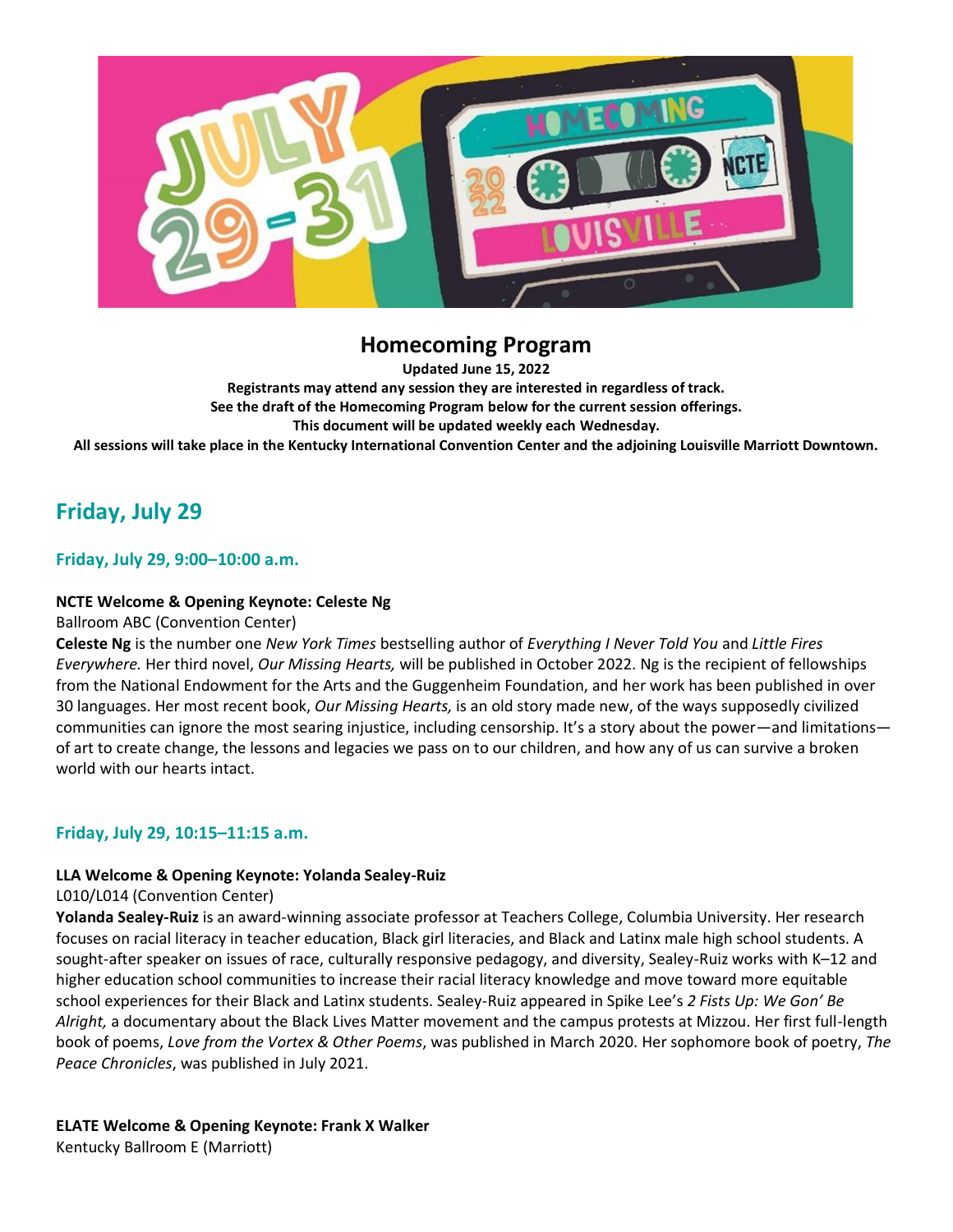The first African American writer to be named Kentucky poet laureate, **Frank X Walker** is professor of English and African American and Africana Studies and director of the MFA in Creative Writing program at the University of Kentucky in Lexington, where he founded *pluck!: The Journal of Affrilachian Arts & Culture.* He has published eleven collections of poetry, including his latest, *Masked Man, Black: Pandemic & Protest Poems,* and *Turn Me Loose: The Unghosting of Medgar Evers,* which was awarded an NAACP Image Award and the Black Caucus American Library Association Honor Award. Walker is also the author of *Buffalo Dance: The Journey of York,* winner of a Lillian Smith Book Award, and *Isaac Murphy: I Dedicate This Ride.* He coined the term "Affrilachia" and co-founded the Affrilachian Poets group. A Cave Canem fellow, his honors also include a Lannan Literary Fellowship for Poetry.

# **Cultivating a Deep Culture of Reading and Writing in Your Curriculum with Diverse Children's Literature—NCTE Track**

## Ballroom ABC (Convention Center)

Choosing the books we read throughout the school day with our students is one of our most important roles. Children's literature, when chosen and shared intentionally, has the power to transform our curriculum and our classroom communities. In this learning session, we draw on our classroom experiences working with children, youth, and young adults in K–20 settings and the ways we intentionally select diverse children's literature to build comunidad, cultivate readers and writers, and amplify our students' voices and identities across the school day.

**Presenters:** Ann Marie Corgill

Tracey T. Flores, The University of Texas at Austin

Roberta Price-Gardner, Kennesaw State University

Franki Sibberson, literacy leader and consultant, former elementary school teacher

## **Friday, July 29, 11:30 a.m.–12:30 p.m.**

## **"I Never Even Thought of That": Translanguaging Pedagogies as a Site of Possibility in the English Language Arts Classroom—LLA Track**

L017/L018 (Convention Center)

In this workshop, participants will explore translanguaging pedagogies and ways in which they can take on a translanguaging stance in their language arts classrooms. Participants will develop a toolkit of instructional moves that support translanguaging for multilingual learners and will identify opportunities to incorporate translanguaging pedagogies into their instruction.

**Presenter:** Laurie Ganser, University of Minnesota–Twin Cities

## **Literacy for Liberation: A Community's Story of Love through Power—LLA Track**

L010/L014 (Convention Center) **Presenters:** Mayra Carrera, East Leyden HS Sawsan Jaber, Leyden HS, Education Unfiltered Consulting Michael Manderino, Leyden High Schools Dominic Manola, East Leyden HS Taneesha Thomas, District 84

## **Exploring Diverse Elementary Students' Literacy Development in a Literacy Club—LLA Track**

L015/L019 (Convention Center) This session will focus on findings from my dissertation research study in which I explored diverse students' literacy development in Grades 3–5 in a literacy club. Findings from this study suggest that students benefited from coconstructing the socioculturally relevant curriculum, peer collaboration, and the application of multimodal literacies." **Presenter:** Beth Leibu, Georgetown Elementary

**YOU Can Be the Change: How English Teachers Can Lead the Way to Inclusion—LLA Track** L016 (Convention Center)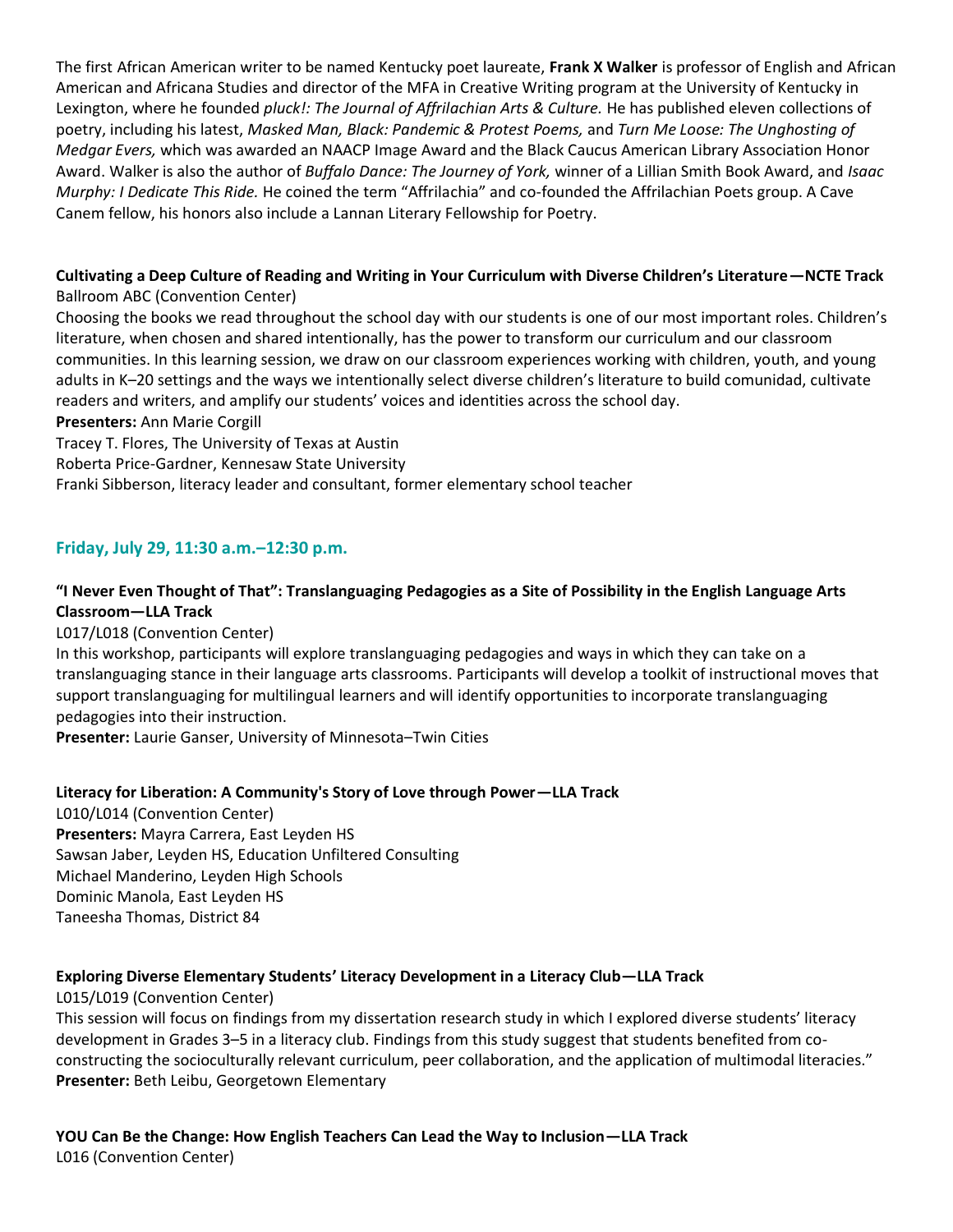Feeling accepted opens people to learning. A culture of belonging begins with adults being clear about their own identity and learning to discuss differences with candor, courage, curiosity, and compassion. In this interactive workshop participants will explore identity and biases and how literature can be used to create greater inclusion. **Presenter:** Allison Mahaley, Alamance Burlington School District

## *The Classic: Panel Discussions*

## **Centering Literacy Learning as Homeplace: Engaging Teacher Candidates to Connect to Communities Served through Community Literacy Activities—ELATE Track**

### Filly Room (Marriott)

This approach to creating culturally responsive, community-based family literacy projects and programs explores how to promote social justice action and create an equitable literacy experience for all students. Attendees will walk away with ideas about how they might introduce and incorporate community-based family literacy projects and programs as a means to promote social justice action.

**Presenter:** Shaylyn Marks, California State University, Bakersfield

## *The Classic: Panel Discussions*

## **Framing for Success: Metaliteracies, Information Literacy, and the ELA Classroom—ELATE Track**

Kentucky Ballroom D (Marriott)

Drawing upon the concept of metaliteracies, we will explore the Framework for Information for Higher Education and the intersections with other foundational NCTE standards and frameworks as central to the preparation of future ELA teachers and learners in the secondary education classroom.

**Presenters:** Melissa Gross, Florida State University

Don Latham, Florida State University

Shelbie Witte, Oklahoma State University

### *The Classic: Panel Discussions*

## **We Are the Autonomous Ones: Agency and Inquiry in English Teachers' Online Professional Development—ELATE Track**

## Kentucky Ballroom A (Marriott)

This presentation examines middle school English teachers' experiences in a semester-long, online professional development sequence explicitly designed to center teachers' agency and promote their own learning goals. The presenter discusses the teachers' experiences in relation to an asset-based unit they designed for their English classrooms, and considers implications for teacher educators.

**Presenter:** Brady Nash, The University of Texas at Austin

### *The Classic: Panel Discussions*

## **Mode-Switching as Face-Saving Resource in a Synchronous Online Class about Linguistic Racism—ELATE Track** Bluegrass 2 Room (Marriott)

Why did teachers in an online synchronous course opt for simultaneous chat, rather than audiovisual participation, during a discussion of linguistic racism? We found that white participants "mode-switched" from oral to written communication to express newfound awareness about inclusive language pedagogies and to seek solidarity with others experiencing white fragility.

**Presenters:** Mandie Dunn, University of South Florida Jessica O'Brien, University of South Florida Michael Sherry, University of South Florida

*The Classic: Panel Discussions*  **Exploring Stories through Intergenerational Storytelling and YA Nonfiction to Inform Teacher Education—ELATE Track**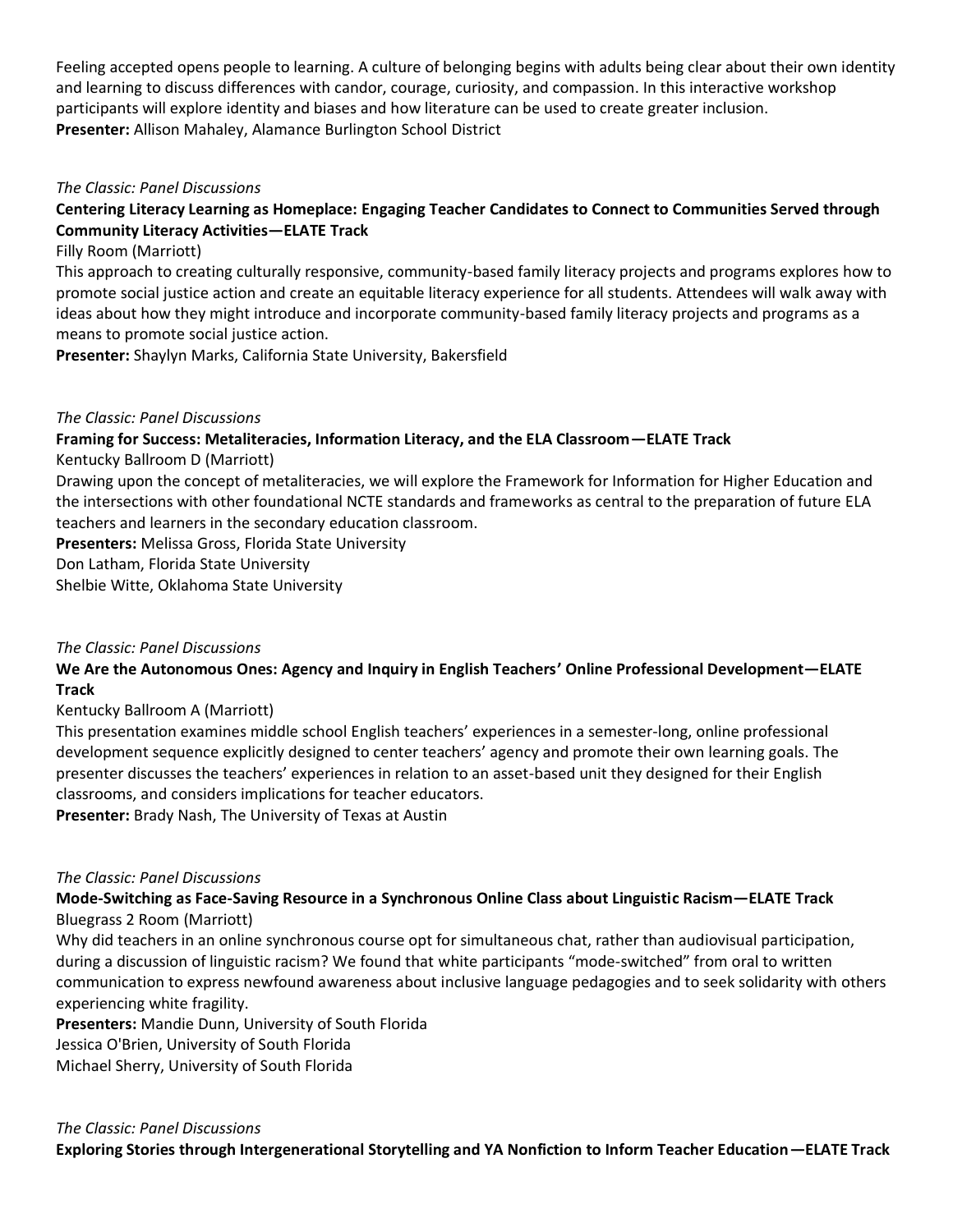## Kentucky Ballroom C (Marriott)

The presenters share how stories can invite teacher educators and preservice teachers to explore the ways in which stories about homeplace create opportunities to examine our communities, cultures, and knowledges. Through stories, we invite critical reflection of past experiences in service to culturally and linguistically diverse communities. **Presenter:** Jason Griffith, Penn State University

### *The Classic: Panel Discussions*

## **Co-Constructing a Language-in-Action Framework: Homeplace for Nurturing ELA Teacher Candidates' Ability to Find Inroads for Cultivating Socially Justice—ELATE Track**

### Thoroughbred Room (Marriott)

Data from a three-year qualitative study illustrates how co-constructing and revising a language-in-use framework with teacher candidates through coursework and fieldwork offers a transferrable process for them to read, analyze, and then decide whether (or not) to act when tensions emerge in their efforts to enact socially just ELA instruction. **Presenter:** Danielle Lillge, Illinois State University

### *The Classic: Panel Discussions*

## **Fostering Healing and Restorative Spaces for Black and Latinx Youth—ELATE Track**

Rose Room (Marriott)

This panel will share three approaches to fostering healing and restorative spaces for Black and Latinx youth through culturally relevant texts, culturally and linguistically affirming writing practices, and community-based transformative action.

**Presenters:** Sybil Durand, Arizona State University

Tracey Flores, The University of Texas at Austin

Sandra Saco, Arizona State University

## *ELATE-ABLE: Roundtable Talks*

## **Critical Possiblilies of Homeplace—ELATE Track**

Kentucky Ballroom E (Marriott)

This series of roundtables will feature scholars who work with/in diverse communities to address sociopolitical issues related to anti-CRT legislation, trauma, and critical engagement, as well as the modes of inquiry that lead to critical scholarship in these issues and related areas.

**Presenters:** James Chisholm, University of Louisville, "'I failed to reach them': Emotion and PST's Reflections on Critical Incidents in Student Teaching"

Mike Cook, Auburn University, "'I failed to reach them': Emotion and PST's Reflections on Critical Incidents in Student Teaching"

Haidy Díaz, University of South Carolina, "A Trio-Ethnography Feat: Three Cross-National Scholars Who Provide Three Unique Experiences and Perspectives Navigating Higher Education"

Hector L. Díaz, University of South Carolina, "A Trio-Ethnography Feat: Three Cross-National Scholars Who Provide Three Unique Experiences and Perspectives Navigating Higher Education"

Meg Grizzle, University of Arkansas, "Online Reading Communities: Examining Joy and Play in 'Bookstagram' Accounts" Tara Johnson, Purdue University, "Homeplace as a Site of Resistance to Anti-CRT Legislation"

Benjamin Lathrop, Purdue University, "A Homeplace for Healing: Integrating Trauma-Informed Instruction into the Student Teaching Experience"

Mark A. Lewis, James Madison University, "Sports-Related Graphic Nonfiction: Advancing Exploration of Sociopolitical Issues Using Nontraditional Texts"

*The Classic: Panel Discussions* **ELA Practice and Praxis for Homeplacemaking and Social Justice—ELATE Track** Bluegrass 1 Room (Marriott)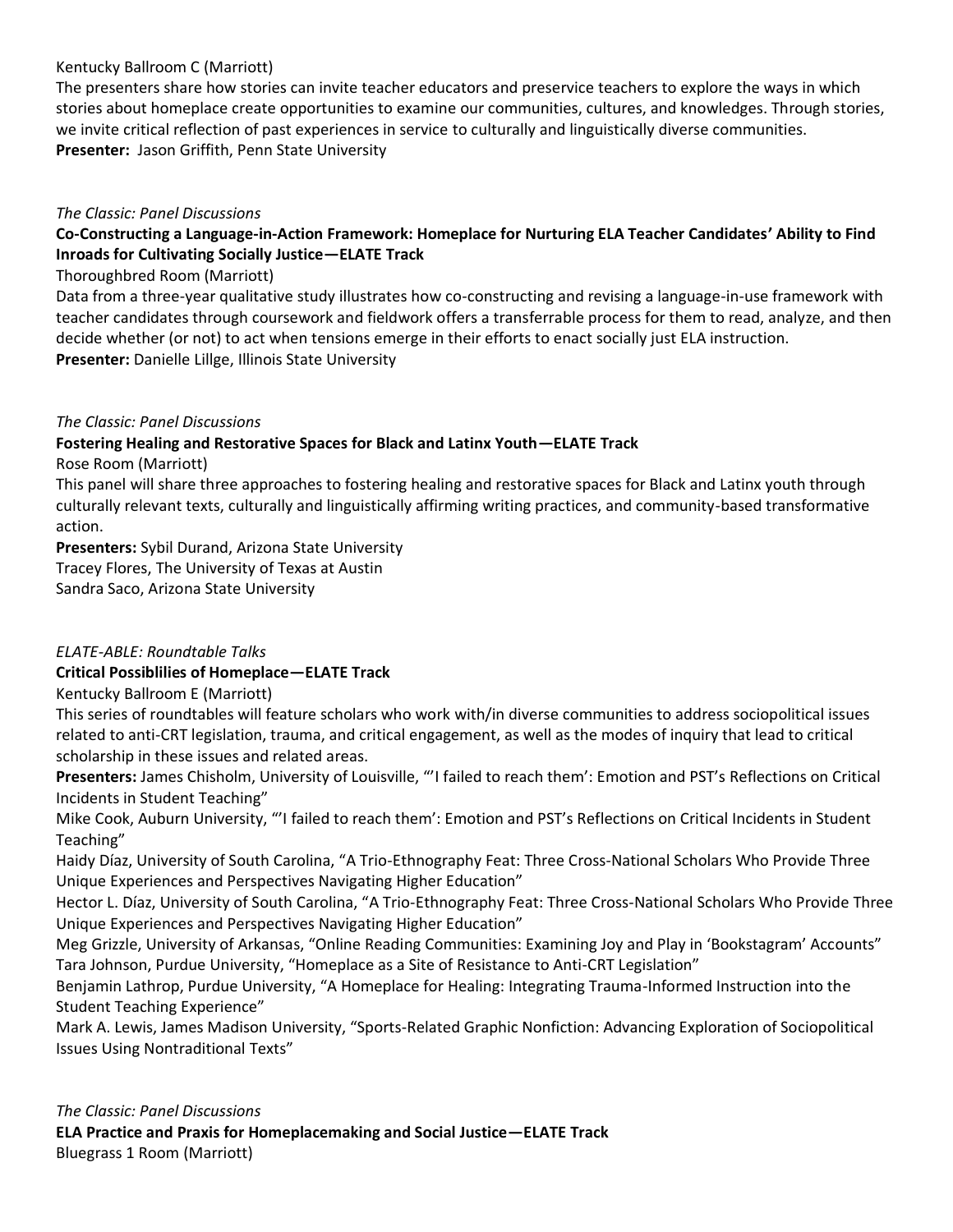This panel considers criticality as central to just practice/praxis when working with diverse youth within English language arts.

**Presenters:** Ana Cowo, Florida International University, "Homeplace for the Figuratively Homeless in the ELA Classroom" Keisha McIntyre-McCullough, Florida International University, "Homeplace for the Figuratively Homeless in the ELA Classroom"

Amy Plymouth-Cook, Florida International University, "Homeplace for the Figuratively Homeless in the ELA Classroom" Luke Rodesiler, Purdue University, "Sports-Related Graphic Nonfiction: Advancing Exploration of Sociopolitical Issues Using Nontraditional Texts"

Taylor Rose-Dougherty, University of Louisville, "'I failed to reach them': Emotion and PSTs' Reflections on Critical Incidents in Student Teaching"

Aimee Hendrix Soto, Texas Woman's University, "Engaging Friendship, Joy, and Freedom to Create a Home for Adolescent Critical Literacies"

Karla Zaccor, University of North Carolina-Wilmington, "Critical Conversations Matter: Discussing Sociopolitical Issues in a Sixth-Grade English/Language Arts Classroom"

## **Friday, July 29, 12:45–2:15 p.m.**

**NCTE Lunch & Keynote:** NEH & Indigenious Authors Ballroom ABC (Convention Center)

## **Friday, July 29, 2:30–6:00 p.m.**

### *Workshop*

## **Leaning into Leadership: Strategies, Moves, and Protocols to Impact Change—NCTE Track**

Ballroom ABC (Convention Center)

Join the Conference on English Leadership for this highly interactive workshop in which participants will be taken on a journey towards improved problem solving, more purposeful leadership, and ways to impact change. Come prepared to be immersed in discussion and collaboration as we share collectively and immerse you in protocols to improve leadership to impact change. You will leave this session having reflected on your own leadership, having made progress on improving your leadership, and having had the time, space, and support to workshop a current problem of practice with which you are looking for a change. Leaders at any/all levels, with or without titles, will both enjoy and benefit from this workshop. Here with a team? Come as a team!

**Presenter:** Chris Bronke

### *Workshop*

### **The Role of Literature in Troubling Times—NCTE Track**

Ballroom E (Convention Center)

In *Read Dangerously: The Subversive Power of Literature in Troubled Times,* Azar Nafisi (*Reading Lolita in Tehran*) writes about literature as resistance. Nafisi explains how literature and art resist power—not only that of kings and tyrants, but the tyrant within us as well. In this workshop participants will read dangerously, exploring texts that employ imagination as tool of resistance. We will discuss contemporary poems and stories that pose more questions than answers and think about how to inspire this kind of engaged reading in students. By many accounts, young people's mental health is deteriorating. Could books offer balm for their pain?

**Presenter:** Carol Jago, Associate Director, California Reading and Literature Project at UCLA

## **Friday, July 29, 2:30-3:30 p.m.**

**Honoring the Children's Cultures and Languages: Supporting the Literacy Efforts of Multilingual Children through Retrospective Miscue Analysis—LLA Track**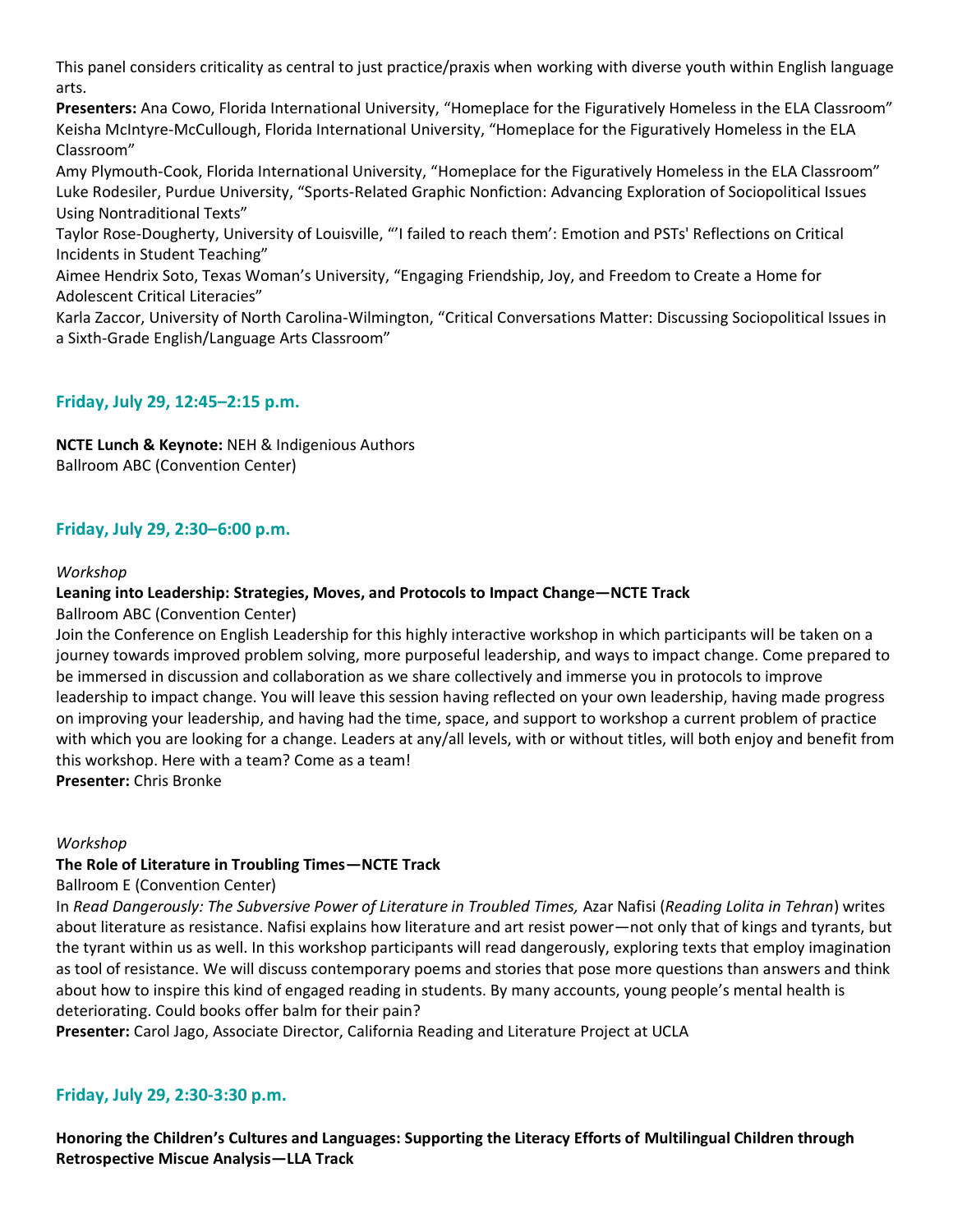## L010/L014 (Convention Center)

This panel showcases multiple case studies of Retrospective Miscue Analysis (RMA) as a culturally relevant assessment and instructional tool with readers from culturally and linguistically diverse backgrounds. The RMA practice respects African American, Latinx, and Asian American children's cultures and languages and supports their literacy needs under a lens of equity and social justice. **Presenters:** Eliana Agudelo, University of South Carolina Shuang Du, University of South Carolina Celina-Maria Espinosa, University of South Carolina

Jingru Wang, University of South Carolina

Yang Wang, University of South Carolina

Salondra Wigfall, University of South Carolina

## **Teaching the Rainbow: How and Why GSAs Matter in Schools and How to Do Advocacy and Change-Work in Classroom Spaces—LLA Track** L015/L019 (Convention Center)

**Presenter:** Glenn Rhoades, Georgia State University/Central Gwinnett High School

### **Our Daughters' Voices: Sustaining the Cultural Identities and Literacies of Black Girls in the Classroom—LLA Track** L017/L018 (Convention Center)

Our Daughters' Voices is a seminar-style workshop that will help participants to understand the importance of culturally sustaining pedagogy in the classroom. Participants will learn the importance of sustaining the identities and literacies of Black girls. This workshop will afford participants the opportunity to engage in active learning via collective discussions and planning.

**Presenter:** Jendayi Mbalia, University of Wisconsin-Milwaukee

## **Cuentos: Discovering Our Creative Process by Listening Intently, Learning from, and Creating Art with Community Artists—LLA Track**

L016 (Convention Center) **Presenters:** Aurelia Davila de Silva, San Antonio Public Schools Roxanne Henkin, The University of Texas at San Antonio Emeritus

### *Real Talk: Problems of Practice*

## **Teacher Preparation as Homeplace: Moving from Fear, Anger, Guilt, and Shame to Critical Consciousness and Action— ELATE Track**

Thoroughbred Room (Marriott)

How could we co-create with preservice teachers homeplaces in teacher preparation where they are nurtured and supported, but also productively challenged to be more critical and open towards justice-oriented teaching? Come real talk and actively engage with us as we share successes, challenges, and aspirations.

**Presenters:** Naitnaphit Limlamai, University of Michigan-Ann Arbor

Elisabeth Spinner, Western Michigan University

### *The Classic: Panel Discussions*

### **The Cohort Model as Homeplace—ELATE Track**

Kentucky Ballroom B (Marriott)

This panel discussion focuses upon an English education program's transition to a cohort model to enhance a sense of community among preservice teachers and to make connections across the program and over time to enact a social justice framework, preparing them to enact the framework in their future classrooms.

**Presenters:** Cathie English, Missouri State University

Heidi Hadley, Missouri State University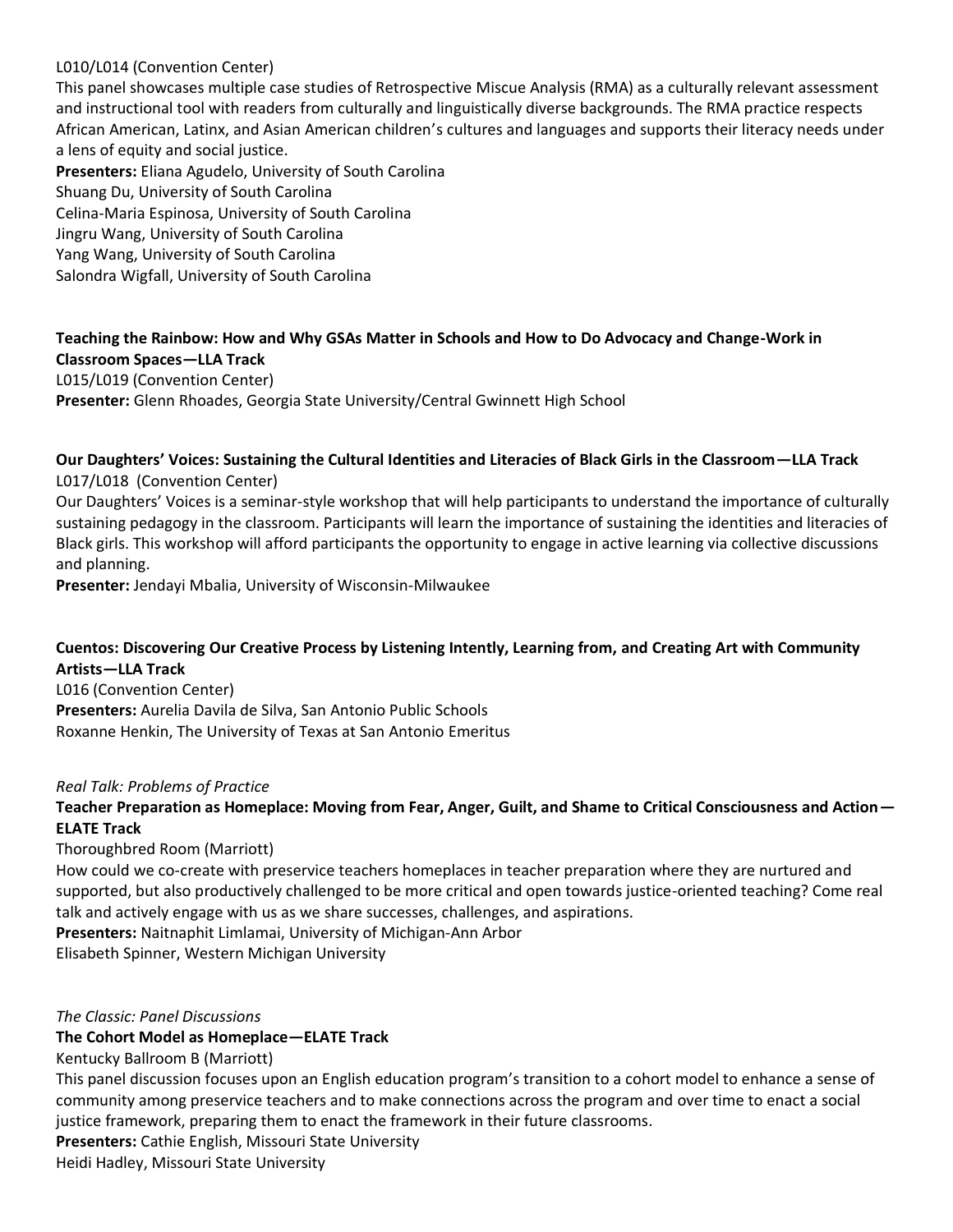### *Real Talk: Problems of Practice*

## **Supporting Preservice Teachers to Frame Dilemmatic Pedagogical and Curricular Decisions—ELATE Track** Bluegrass 1 Room (Marriott)

How can we support preservice teachers who want to enact social justice teaching in secondary ELA classrooms that don't regularly engage in such practices? Come discuss how we might support ways of talking about (framing) pedagogical reasoning that attends to the values of our/their classroom communities. **Presenter:** Christopher Kingsland, University of Michigan

### *Real Talk: Problems of Practice*

### **When Home Is Many Voiced: Creating Homespace in Culturally Diverse Classrooms—ELATE Track** Kentucky Ballroom D (Marriott)

This presentation will engage attendees in a discussion of tools, strategies, and skills that ELA teachers need to foster a classroom homespace for all students while still encouraging them to authentically voice a multiplicity of competing perspectives. Together, we will identify tools for this particular toolbox in the ELA classroom. **Presenter:** Neisha Terry Young, Drexel University

### *Real Talk: Problems of Practice*

### **Working toward Queer and Trans Liberation in and through English Education—ELATE Track**

Kentucky Ballroom C (Marriott)

We invite people to a conversation about how English educators can work toward queer and trans liberation, focusing on our teaching. We focus on two questions: 1) teaching about intersectional queer and trans literacies, and 2) responding to current homophobic, transphobic, and racist legislative and cultural attacks, including on curricula. **Presenters:** Gabriel Acevedo, Arizona State University

Adam Crawley, The University of Texas at Austin Brandon Haskey-Valerius, University of Missouri Ileana Jiménez, Teachers College, Columbia University Laura Jiménez, Boston University Daris McInnis, West Chester University Shea Martin, The Ohio State University Rae Oviatt, Eastern Michigan University Ryan Schey, University of Iowa Jon Wargo, Boston College

### *The Classic: Panel Discussions*

### **Practice and Policy: Supporting ELA Teachers in a Polarized Environment—ELATE Track**

Kentucky Ballroom A (Marriott)

While the new NCTE Standards focus on antiracist/antibias instruction, several states have passed laws banning material that deals with racism and sexism. Our panel discusses how equity-based English teacher education can support teachers/teacher candidates as they strive to make their classes a homeplace in the current political climate. **Presenters:** Merideth Garcia, University of Wisconsin-La Crosse Heather Gigliello, Monadnock Regional Middle High School Christopher Parsons, Keene State College

*The Classic: Panel Discussions* **PSTs, Power, and Positionality in Today's Politicized Classroom—ELATE Track** Bluegrass 2 Room (Marriott)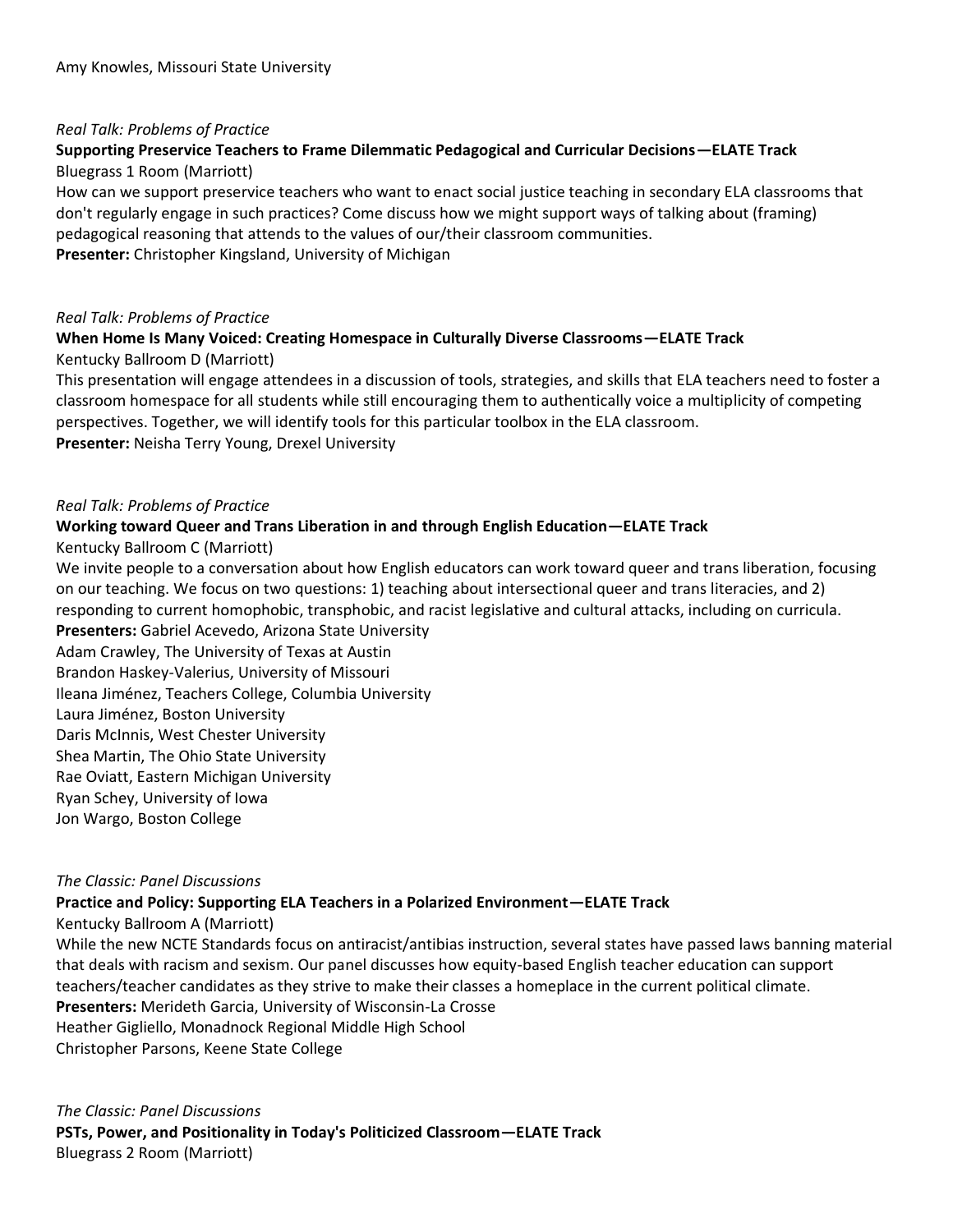I call for the inclusion of current socio-political realities in ELA preservice teacher preparation and the encouragement of self-investigation into positionalities and notions of power, authority, and compliance. This session will examine the Louisville Teacher Residency program and ask: how do we prepare PSTs for success in today's politicized classroom? **Presenter:** Sara Butryn, University of Louisville/Jefferson County Public Schools

### *The Classic: Panel Discussions*

## **There's No Place Like Home: Place-Based Pedagogies of Resistance and Change—ELATE Track**

Kentucky Ballroom E (Marriott)

In this dynamic panel, three educators discuss their use of texts and place-based pedagogies to help transform their classrooms (and communities at large) into spaces of student-led activism, art, and community change. Participants will leave fired up and ready to enact change in their own backyards!

**Presenters:** Shea Martin, The Ohio State University

Jessyca Mathews, Carman-Ainsworth High School

Carrie Mattern, Carman-Ainsworth High School

## *The Classic: Panel Discussions*

**Exploring Effective Practice with Teacher and Preservice Teachers—ELATE Track**

Rose Room (Marriott)

This panel considers ways to engage with teachers and preservice teachers in order to promote effective ELA teaching and practice.

**Presenters:** Lindsey Allen, University of Maryland, College Park, "Centering Identity as a Pedagogy in Teacher Education" Shelby Boehm, University of Florida, "Stance over Strategies: Reflections on a Preservice Teacher's Village"

John Chi, University of Maryland, College Park, "Centering Identity as a Pedagogy in Teacher Education" Jessica Gallo, University of Nevada, Reno, "Tales from a Virtual Writing Tutor Experience"

Evelyn Nikooyooyo, University of Maryland, College Park, "Centering Identity as a Pedagogy in Teacher Education"

## **Friday, July 29, 4:45–5:45 p.m.**

## **My Word! Cultivating Ownership of Vocabulary Development with Independent Reading in the Multilingual Mainstream Classroom—LLA Track**

## L017/L018 (Convention Center)

Learn strategies for differentiating vocabulary instruction for multilingual students and native English speakers with a range of literacy levels through independent reading. The presenters will share strategies for encouraging student ownership of vocabulary development and creating equitable opportunities that honor adolescents' languages, cultures, and interests.

**Presenter:** Janet Turner, Dekalb County School District

## **Love Your Students Enough to Give Up Your Power: Conversations on Equity and Building Student Capacity for Leadership—LLA Track**

## L015/L019 (Convention Center)

Every student should feel empowered. By seeing their stories reflected accurately in curriculum, teachers amplify voices of diverse students. Be empowered to integrate culturally expansive practices using research-based strategies that create community between diverse students engaging them in conversations about equity while building their capacity to lead shifting the power and giving it back.

**Presenter:** Sawsan Jaber, Leyden High School, Education Unfiltered Consulting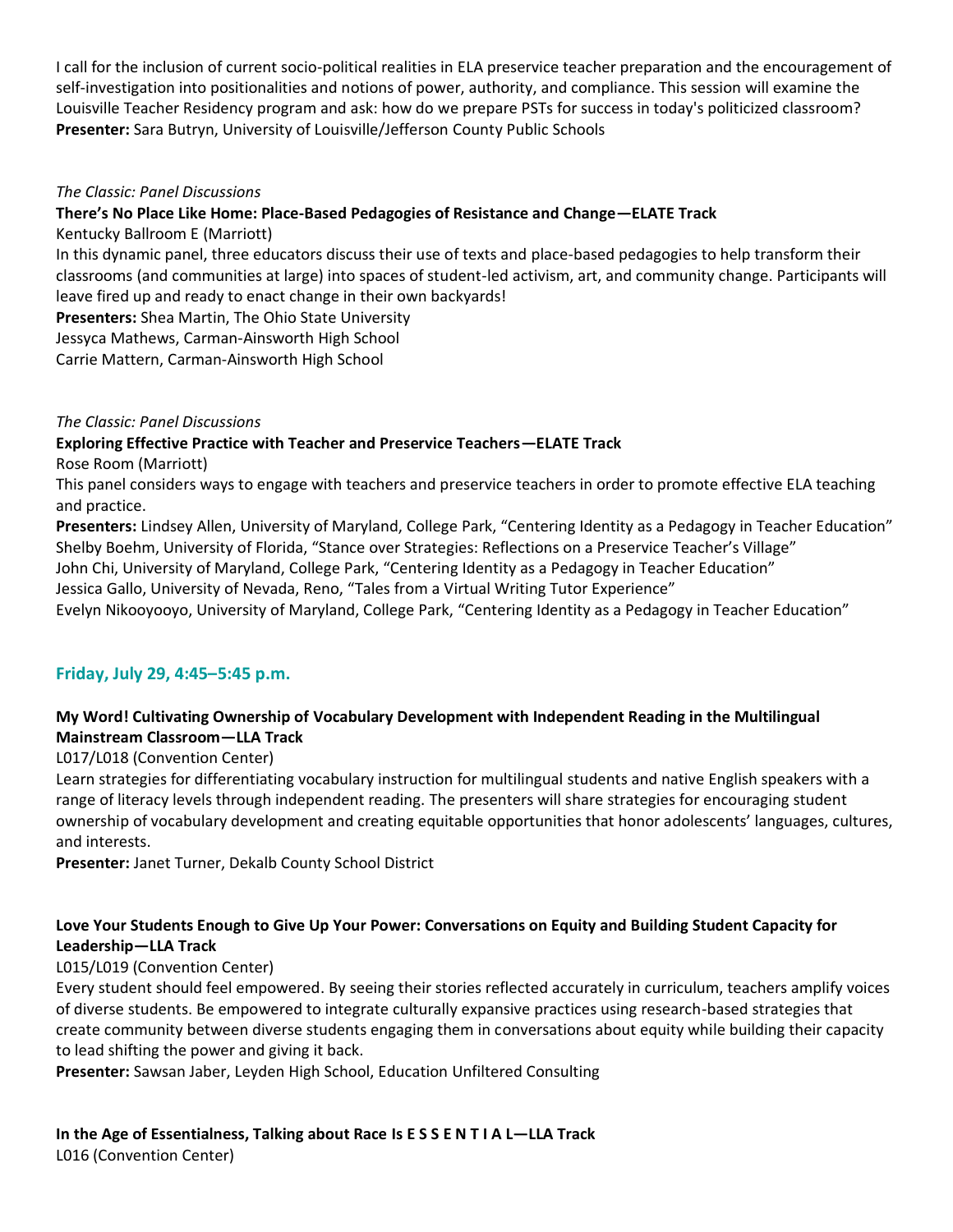This individual presentation will include practices of love, reflection, and cited literature to examine how teachers teach race. There is a misconception that talking about race leads to racism. A call for teachers to talk about race respectively and responsibly as a demonstration of their love is underway. **Presenter:** Haidy Diaz, University of South Carolina

### **Empowering Kindergarten Writers: Putting THEIR Voice on the Page—LLA Track**

L010/L014 (Convention Center) **Presenter(s):** Trina Hill, University of Iowa Becci McCleary, Muscatine Community Schools

## **Friday, July 29, 4:45–5:45 p.m.**

# *The Re-Make: Other Format* **Language as Homeplace—ELATE Track**

### Kentucky Ballroom B (Marriott)

"#34 Luk Lao'" is a poem about a Southeast Asian refugee mother's struggle to keep her language alive through her child despite a monolingual schooling system and society. It challenges dominant practices of excluding and supressing children's home languages in the classroom and instead puts forth the stance that home languages have a place in school, that language itself is a homeplace.

**Presenter:** Victoria Gill, University of Pennsylvania

### *The Classic: Panel Discussions*

### **Making Meaning, Making Home in High School Literature Classrooms—ELATE Track**

Bluegrass 2 Room (Marriott)

While the Common Core State Standards for reading literary text suggest that literature contains a fixed meaning that students must accurately detect, this interpretation is both limiting and alienating. This paper will explore alternative possibilities for supporting students in making meaning and a homeplace for themselves in the literature classroom. **Presenter:** Hannah Edber, Dunwoody High School

### *The Re-Make: Other Format*

## **Homeplace and Belonging in the Classroom Library: Celebrating Black Joy in Literature—ELATE Track** Kentucky Ballroom A (Marriott)

Join us as we share our favorite books that center and celebrate Black Joy in Literature! We will highlight joyful, identityaffirming literature that spans all ages in a fast-paced jubilee. Links to purchase books from black-owned independent book stores will be provided! Books will be onsite to explore! Door prizes will be given! Come and make a new TBR list for your classroom with us!

**Presenters:** Jennifer Brooks, University of Illinois at Urbana-Champaign

Julie Hoffman, Springfield Public Schools

Melissa Wheeler, Dr. Howard Elementary School

### *The Re-Make: Other Format*

### **The Ozarks Is Our Home: Writing the Ecology of Place—ELATE Track**

### Rose Room (Marriott)

This narrative poem teaches the Ecology of the Ozarks through highlighting naturalist writers of the region to understand the ecosystem. It weaves writing by both undergraduate and graduate students elicited from field trips into the natural world. Attendees will consider their own places and practices through freewriting and shared discussion. **Presenter:** Cathie English, Missouri State University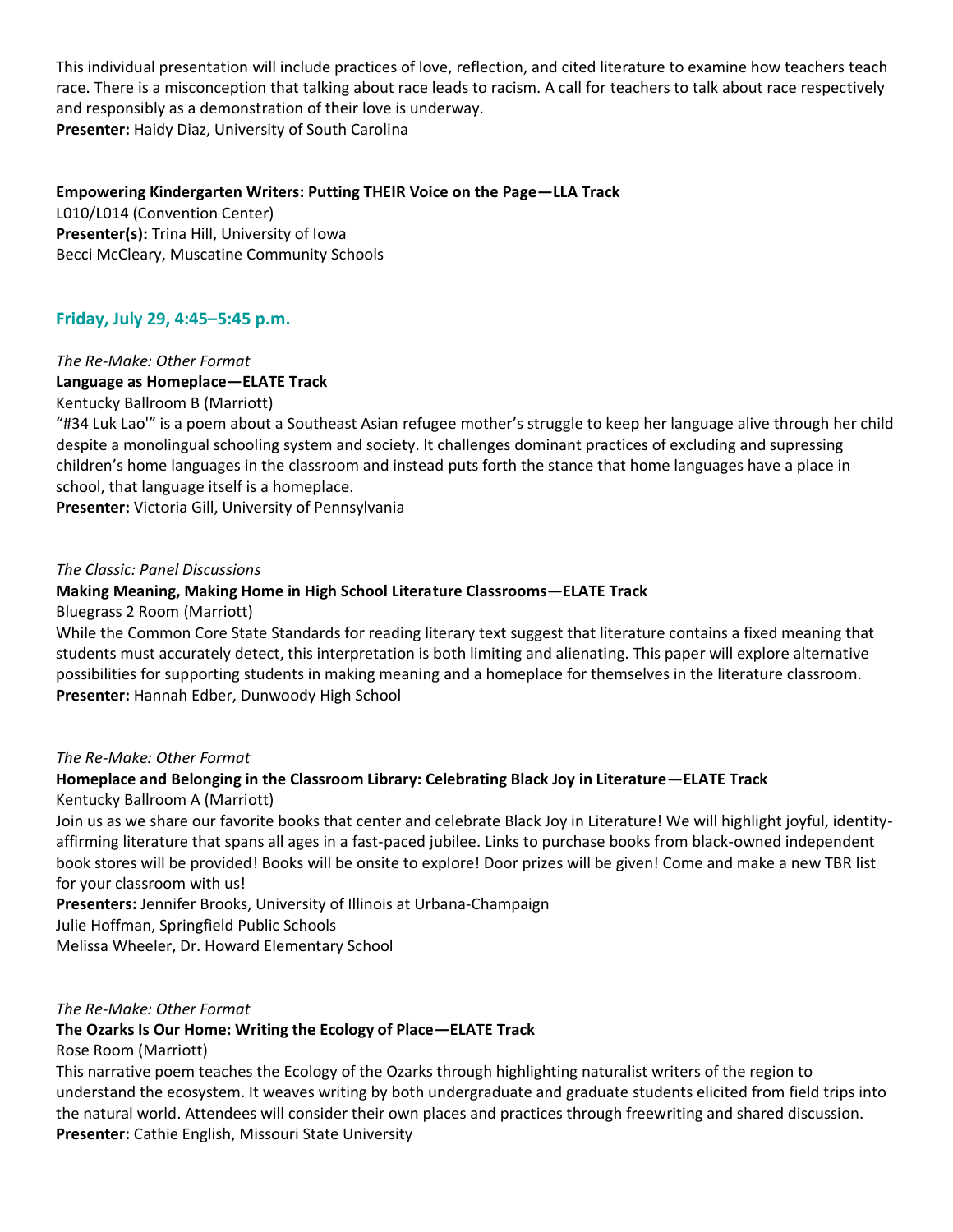### *The Re-Make: Other Format*

## **Radical Love and Collective Healing: Choosing Communities within the Margins—ELATE Track**

Kentucky Ballroom D (Marriott)

During this re-make presentation, we will engage the audience in thinking about radical healing communities that use a critical love ethic to (re)create homeplace. Three secondary educator-researchers share about their respective communities through original music, poetry, photography, and student artwork that explore issues of identity, home, healing, and community.

**Presenters:** Diana Liu, Teachers College, Columbia University

Brian Mooney, Teachers College, Columbia University

Eddie Ortiz, Teachers College, Columbia University/North Bergen Public Schools

### *HomeWorkshop Sessions*

## **Layered Voices: (Re)imagining Reading Experiences through a Multiliteracies and Translanguaging Stance—ELATE Track**

Thoroughbred Room (Marriott)

Join us as we (re)imagine literacy experiences of preservice teachers and their students by engaging theories of historically responsive literacy, multiliteracies, and translanguaging. In this session we (re)construct course assignments to invite multiple ways of knowing and emotional vulnerability and healing to disrupt restrictive legislation and standards.

**Presenters:** Kelsie Corriston, The University of Texas at Austin Katie Trautman, The University of Texas at Austin

### *The Classic: Panel Discussions*

### **Verse Novels as Mentor Texts—ELATE Track**

Bluegrass 1 Room (Marriott)

ELA teachers can use diverse young adult novels in verse as mentor texts to help students develop as writers, readers, and thinkers. We will offer strategies for and examples of student writing including poetry, short stories, essays, videos, and memoirs as well as materials, book lists, and other resources for using verse novels as mentor texts. **Presenters:** Melanie Hundley, Vanderbilt University

Brian Kissel, Vanderbilt University

Emily Pendergrass, Vanderbilt University

#### *The Re-Make: Other Format*

## **Making a Homeplace: A Collaborative of ELA Educators across (Precarious) Contexts—ELATE Track**

Kentucky Ballroom C (Marriott)

We rethink traditional "mentoring" by focusing on collective-building that allows for affinity, agency, and action in response to critical issues. As a new and necessary direction for professional connections and growth, we re-vision "the conference" as something smaller, more intimate, more focused, and more personal than our large professional conferences.

**Presenters:** Ashley Boyd, Washington State University James Chisholm, University of Louisville Caroline Clark, The Ohio State University Mike Cook, Auburn University Mandie Dunn, University of South Florida Charles Gonzalez, Austin Peay State University Charlotte Land, Penn State University Cori McKenzie, SUNY-Cortland Chea Parton, The University of Texas at Austin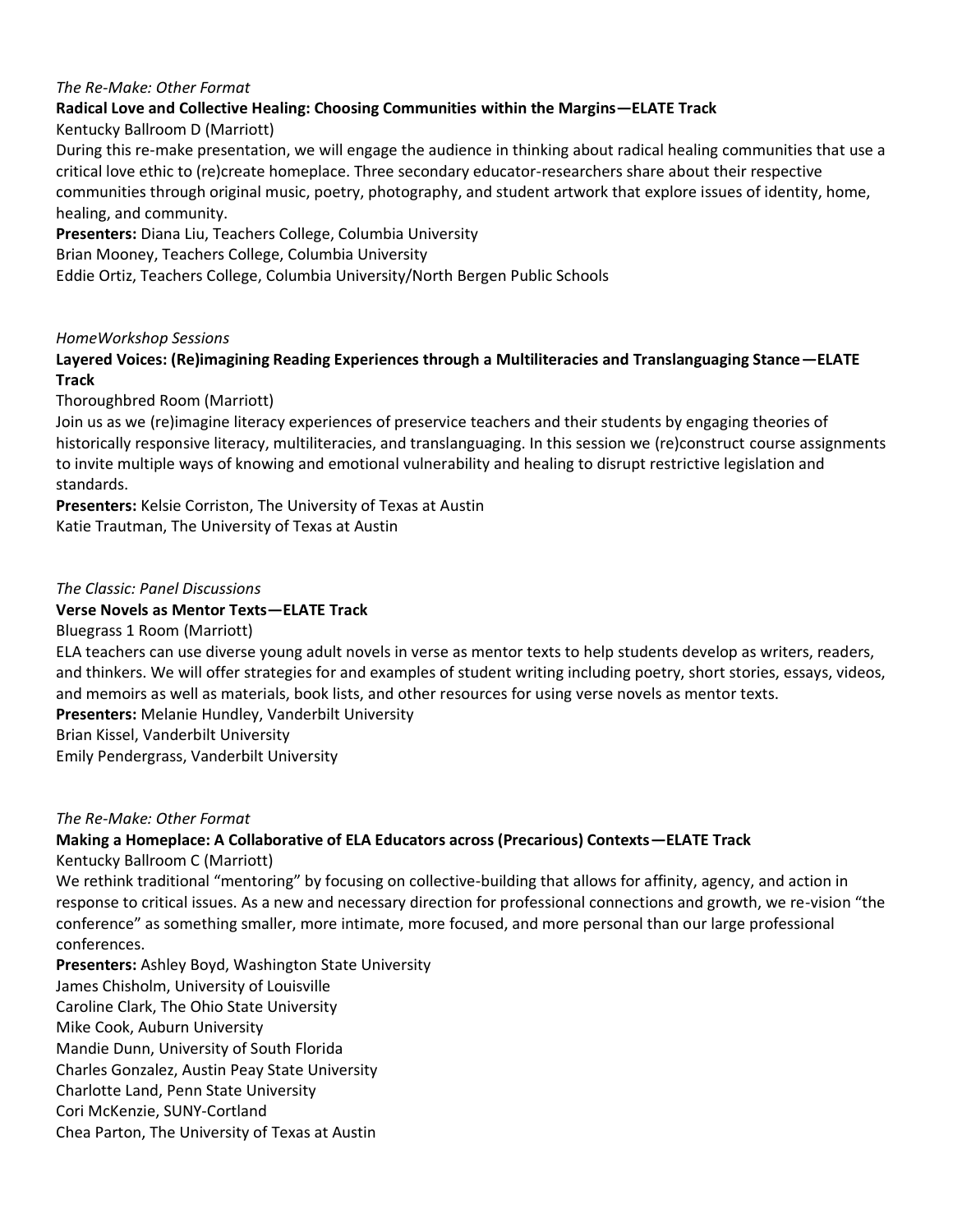### *HomeWorkshop Sessions*

## **When I Think of Home: Creating Homespace through Alternative Literacy Practices—ELATE Track**

Filly Room (Marriott)

Through the centering of literacy practices that cater to euro-centric epistemologies, Black students can sometimes feel othered in ELA classrooms. This alternative workshop will model the creation of a homespace where Black lived experiences are centered, and poetry and music are used as strategies to create text and facilitate healing. **Presenters:** Tajma A. Cameron, Drexel University Monét Harbison, Drexel University Tiffani Hurst, Drexel University Turea Hutson, Drexel University London Thomas, Drexel University Davie C.W. Yarborough, University of Hawai'i at Mānoa Neisha Terry Young, Drexel University

### *The Classic: Panel Discussions*

**Professional Development for the Soul: A Freeing Space for Black Linguistic Celebration, Healing, and Curricula (re)Imagining—ELATE Track**

Kentucky Ballroom E (Marriott)

This presentation will reveal what happens when professional learning and development for a diverse group of Black women, K–12 teachers in a southern state of the US is centered on Black language and literacy practices and prioritizes wellness by raising critical consciousness vs. standardized test scores, which could be the crux of liberatory education for Black students and their teachers.

**Presenter:** Teaira McMurtry, University of Alabama at Birmingham

# **Saturday, July 30**

## **Saturday, July 30, 9:00–10:00 a.m.**

### **Post-Traumatic Growth after Covid—NCTE Track**

Ballroom E (Convention Center)

Educators have learned a tremendous amount about the impact of trauma on students and ways to help children build resilience in the face of adversity. Perhaps less recognized are the unique opportunities for Post-Traumatic Growth that can follow trauma. Researchers at the Yale Child Study Center have partnered with Scholastic to help identify implications for supporting teachers as they emerge from the pandemic with new strengths. As First Lady of NYC, Chirlane McCray championed policies that supported the mental health of children, families, and teachers. Along with McCray, Dr. Linda Mayes will present the latest developments in the field of post-traumatic growth and how educators can create a climate in their classrooms that fosters strength, resilience, and optimism.

Join us as we explore:

- The science and physiology behind PTG
- Strategies for teachers to emerge from the pandemic with PTG
- Strategies for helping students and families achieve PTG

### **Presenters:** Dr. Linda Mayes

Chirlane McCray, First Lady of New York City

**LLA Keynote:** *Revolutionary Love*

L010/L014 (Convention Center) The authors of the book *Revolutionary Love* will speak.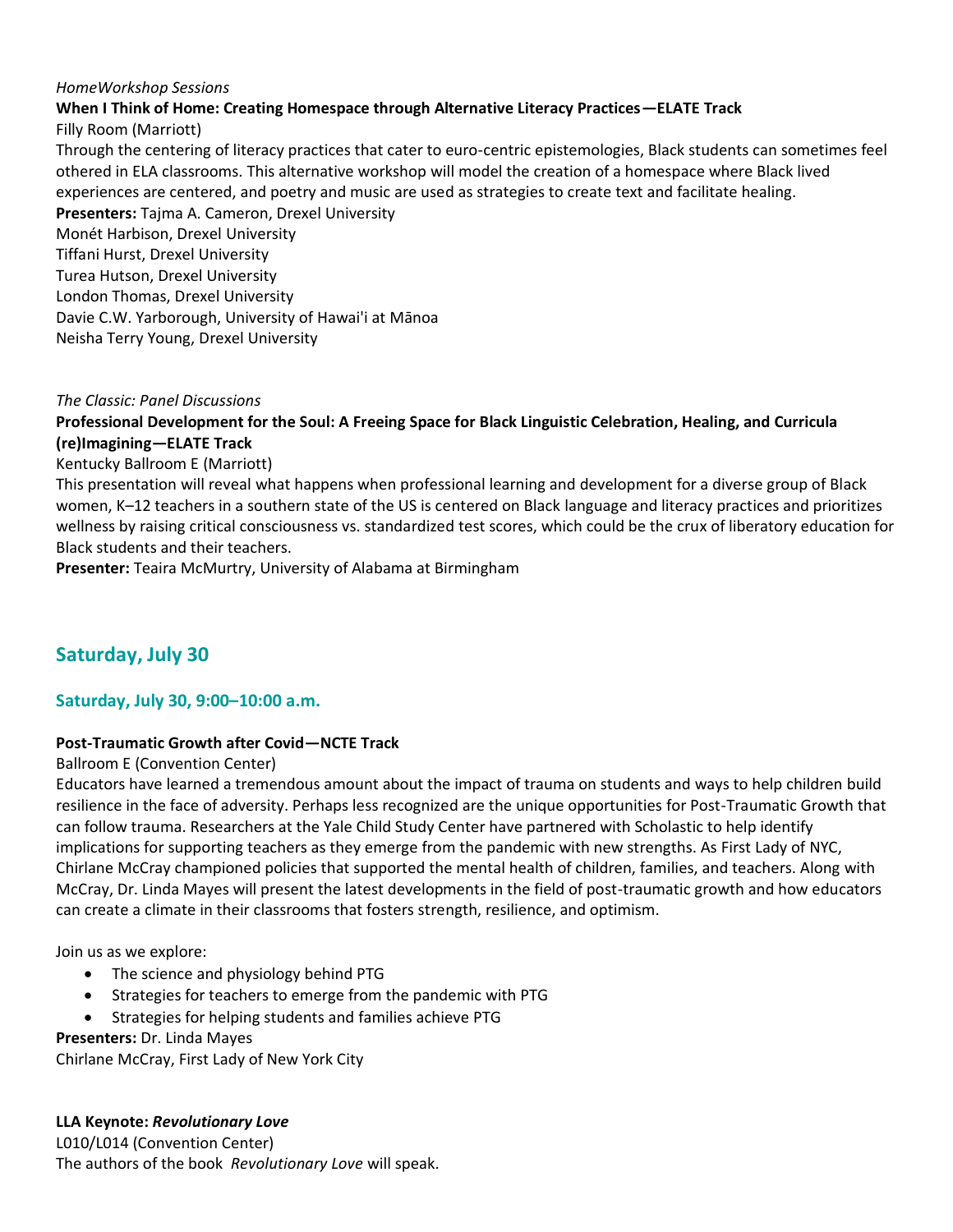**Presenters:** Eliza G. Braden, University of South Carolina Michele Myers, Wake Forest University Sanjuana C. Rodriguez, Kennesaw State University Natasha Thornton, Thornton Educational Consulting Kamania Wynter-Hoyte, University of South Carolina

### *Real Talk: Problems of Practice*

**Real Talk: Black and Latina Feminisms in English Teacher Education—ELATE Track**

Kentucky Ballroom E (Marriott) In this Real Talk Session, we imagine Black and Latina feminist futures in English Education. As an intergenerational group of Black and Latina feminist teachers and scholars, we will explore how women of color feminisms can be the homeplace of curriculum and pedagogy in both English teacher education and K–12 classrooms. **Presenters:** Tracey Flores, The University of Texas at Austin Ileana Jiménez, Teachers College, Columbia University Latrise Johnson, University of Alabama Detra Price-Dennis, Teachers College, Columbia University Stephanie Robillard, Stanford University Yolanda Sealey-Ruiz, Teachers College, Columbia University

## **Saturday, July 30, 10:15–11:15 a.m.**

### **Love Your Students by Meeting Students' SEL Needs through Instruction—LLA Track**

L017/L018 (Convention Center)

This session will provide teachers with tools/strategies to cultivate educational spaces rooted in best practice, equity work, and meeting students' social emotional needs to build their communication, collaboration, and advocacy skills. It will provide participants with ways to integrate technology to support the work of cultivating student students' skills to communicate and interact effectively.

**Presenters:** Leticia Citizen, Hawthorne School

Sawsan Jaber, Leyden HS, Education Unfiltered Consulting

### **Both of Us Together: Insights into Multimodal Writing Conferences—LLA Track**

L015/L019 (Convention Center) **Presenters:** Amy Seely Flint, University of Louisville Rebecca Rohloff, Georgia State University Sarah Williams, University of North Georgia

### **Integrating Literacy and Science for a Sustainable, Environmentally Just Future—LLA Track**

#### L010/L014 (Convention Center)

In this session, three educators across elementary, middle school, and college settings describe using multiple literacies to conduct inquiries leading to a shared responsibility toward a more equitable, sustainable future. The audience will consider how literacy and science each serve the other as they engage in a carbon footprint activity. *Sponsored by the Center for Expansion of Language and Thinking.* **Presenters:** Heidi Bacon, Southern Illinois University

Caryl Crowell, retired, Tucson Unified School District

Tiffany Sulser, Marion Junior High School

Kerry Teeple, University of Findlay

**Building Bridges of Love and Connections through Popular Culture—LLA Track**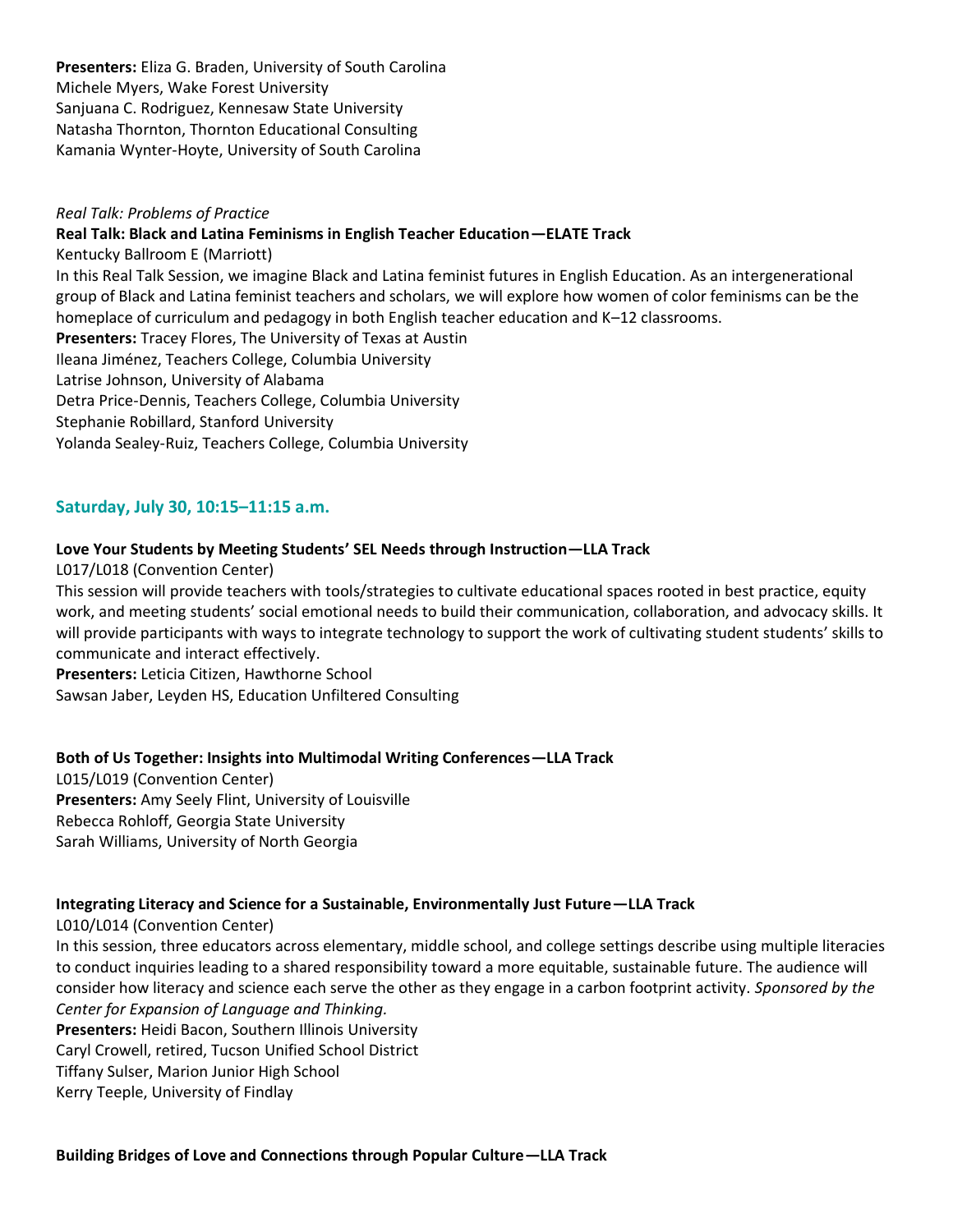## L016 (Convention Center)

Integrating students' out-of-school popular culture knowledge into reading, writing, and other content areas honors students' schema, and bridging out-of-school and in-school literacies often invites critical classroom discussions about social justice. We'll share research, stories and strategies for popular culture integration. **Presenters:** Nadine Bravo, University of Southern Maine Melinda Butler, University of Southern Maine

## **Languaging without Borders: Creating Loving and Equitable Classroom Ecosystems of Bilingual and Multilingual Learners—LLA Track**

### L020 (Convention Center)

Teacher's deficit mindsets, inequitable assessments, and uncritical language practices hamper the trajectories of bilingual/multilingual learners (BMLs). By imagining loving, just classroom ecosystems for BMLs, this panel calls on teacher educators to foster raciolinguistic orientations in preservice teachers and to support their development of assetbased pedagogies and informed assessment practices.

**Presenters:** Jessica Crawford, University of Maryland

Astrid Mariel Sierra Meija, University of Maryland

Faith Sears, University of Maryland

### *Real Talk: Problems of Practice*

## **Future Autobiography: Imagined Dispositions That Build Resilience—ELATE Track**

Filly Room (Marriott)

This session focuses on imagining a future teaching self. A future based disposition autobiography could help more than writing the typical reflective teaching disposition assignment. We will discuss methods that can help envision a future that adequately navigates preservice teacher concerns and has potential to develop a resilient teacher as well as give guidance to course development.

**Presenter:** Caleb Hood, Lamar University

### *The Classic: Panel Discussions*

## **Supports and Challenges in Enacting Humanizing Pedagogies: An Analysis of a Gay Teacher's Attempts to Move towards Criticality—ELATE Track**

### Kentucky Ballroom D (Marriott)

To explore obstacles and supports for enacting humanizing pedagogies, we explore how one gay, gender-nonconforming white teacher's feelings, beliefs, teaching practices, and contextual factors shifted during student teaching and a year of full-time teaching at two different suburban schools. We also discuss how queering ELA methods could support enactment of humanizing pedagogies.

**Presenters:** Caroline Bedingfield, Georgia State University Nadia Behizadeh, Georgia State University

### *The Classic: Panel Discussions*

### **How'd You Like That Album/Meal/Game? Review Writing as Community- and Skill-Building**

### Bluegrass 1 Room (Marriott)

Review writing presents an opportunity not only to sharpen transferable noticing and writing skills but also to affirm diverse identities and build classroom homeplaces. The presenter will describe engaging composition and English Ed students in review writing workshops that invite students to eat, listen, watch, write, and grow together. **Presenter:** Kate Sjostrom, University of Illinois at Chicago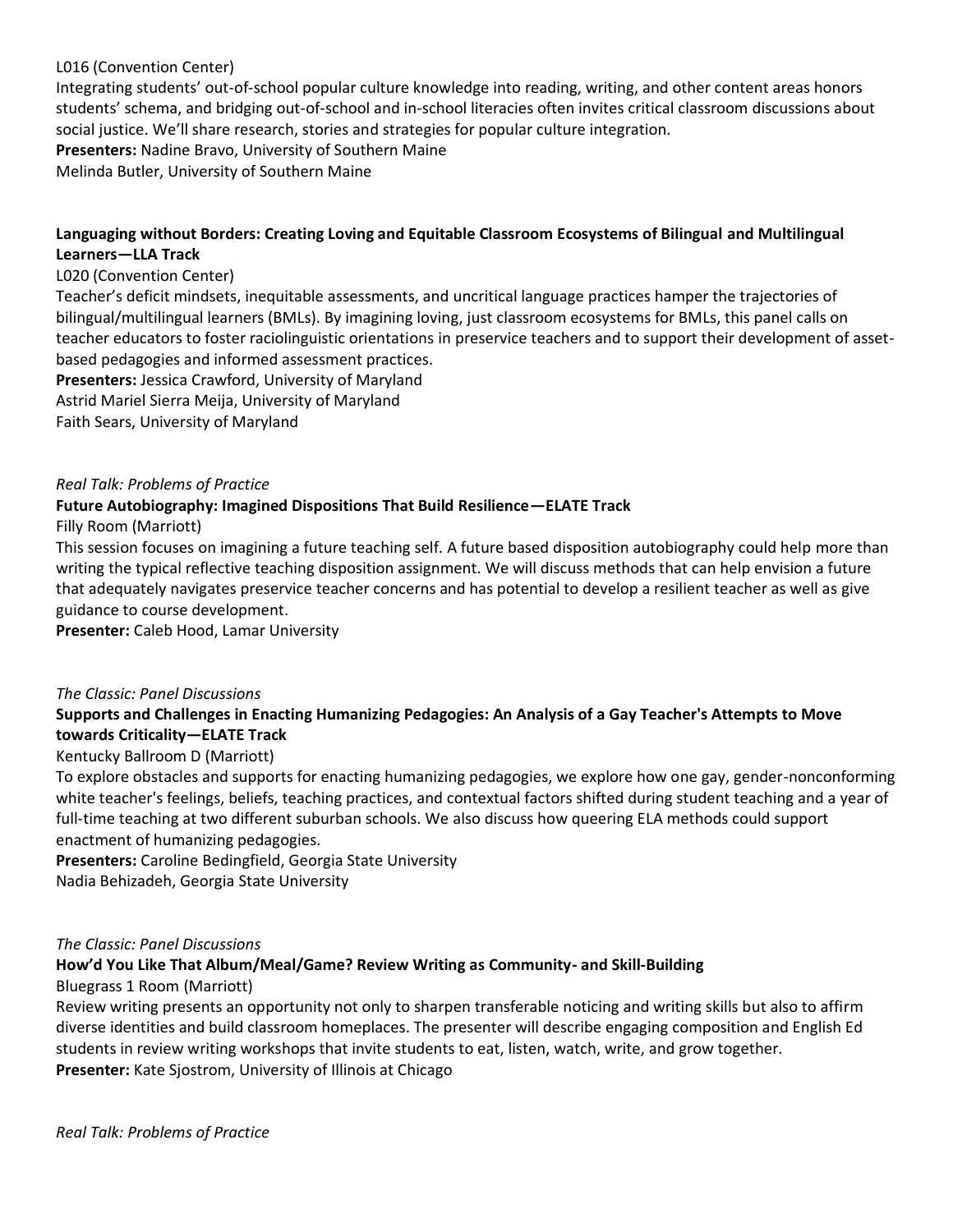## **Reimagining Culturally Relevant Critical Race English Education Shown through Aesthetic Lived Experiences—ELATE Track**

## Bluegrass 2 Room (Marriott)

This collaborative presentation will combine research practices and the creative process to examine ways in which students in English classrooms can engage with their lived experiences. Through the aesthetic experience, students can meaningfully engage with their lived experiences while in conjunction with bigger social justice issues.

**Presenters:** Haidy Díaz, University of South Carolina

Sheetal Prasad, York University

## *Real Talk: Problems of Practice*

**When Home Isn't Safe: How Do We Protect and Support BIPOC, Trans, and Queer Teacher Education Students?— ELATE Track**

Thoroughbred Room (Marriott)

This session will address struggles with attracting, supporting, and retaining BIPOC, trans, and queer teacher education students. We will discuss students' struggles with racist and queerphobic language, attitudes, and school practices that discourage them from pursuing education. Let's brainstorm innovative ways to change teacher education to allow a new demographic of future teachers to thrive.

**Presenter:** Rebekah Buchanan, Western Illinois University

## *The Classic: Panel Discussions*

## **Belonging and Relating: Critical Engagement with Youth—ELATE Track**

Kentucky Ballroom C (Marriott)

The panel will present research done with youth placed at the margins and with Latinx youth.

**Presenters:** Sara Cooper, Murray State University, "We Belong Here: Positioning the Self through Student-Generated Podcasting and Digital Storytelling"

Lisa Cox, Murray State University**,** "We Belong Here: Positioning the Self through Student-Generated Podcasting and Digital Storytelling"

Theresa Burruel Stone, Sonoma State University, "Engaging Place-Based Inquiry to Move Towards Relation: Uncovering the Settler Literacies Embedded within English Language Arts"

### *ELATE-ABLE: Roundtable Talks*

## **Homeplace as Sites Resistance, Community, and Humanizing Practice—ELATE Track**

Kentucky Ballroom E (Marriott)

This series of roundtables will feature scholarship on the critical reading, writing, and engaging with text with/in diverse communities of learners.

**Presenters:** Suzanne Knezek, University of Michigan-Flint, "Exploring STEM Fields as Inclusive Professional Homes: Gender and Representation in Children's Nonfiction"

Kelli Rushek, Miami University, "Improvisational Texts-of-Self as Humanizing, Disruptive, and Affirmative ELA Teaching Practice"

Kristie Smith, Kennesaw State University, "Where We Are From: Reading and Writing Our Homeplaces to Create Classroom Community"

Gail Harper Yielding, Auburn University, "Discussing Racial Literacy with Preservice Teachers (PST's) during Civil Unrest and a Global Pandemic"

### *The Classic: Panel Discussions*

### **Looking within for Homeplace: Building ELA Homeplaces for Students and Teachers—ELATE Track** Kentucky Ballroom B (Marriott)

This panel explores the ways teachers might engage youth, provide spaces to center lived experiences, and build on reflective and embodied ways of knowing and being in order to build intellectual and critical communities among youth.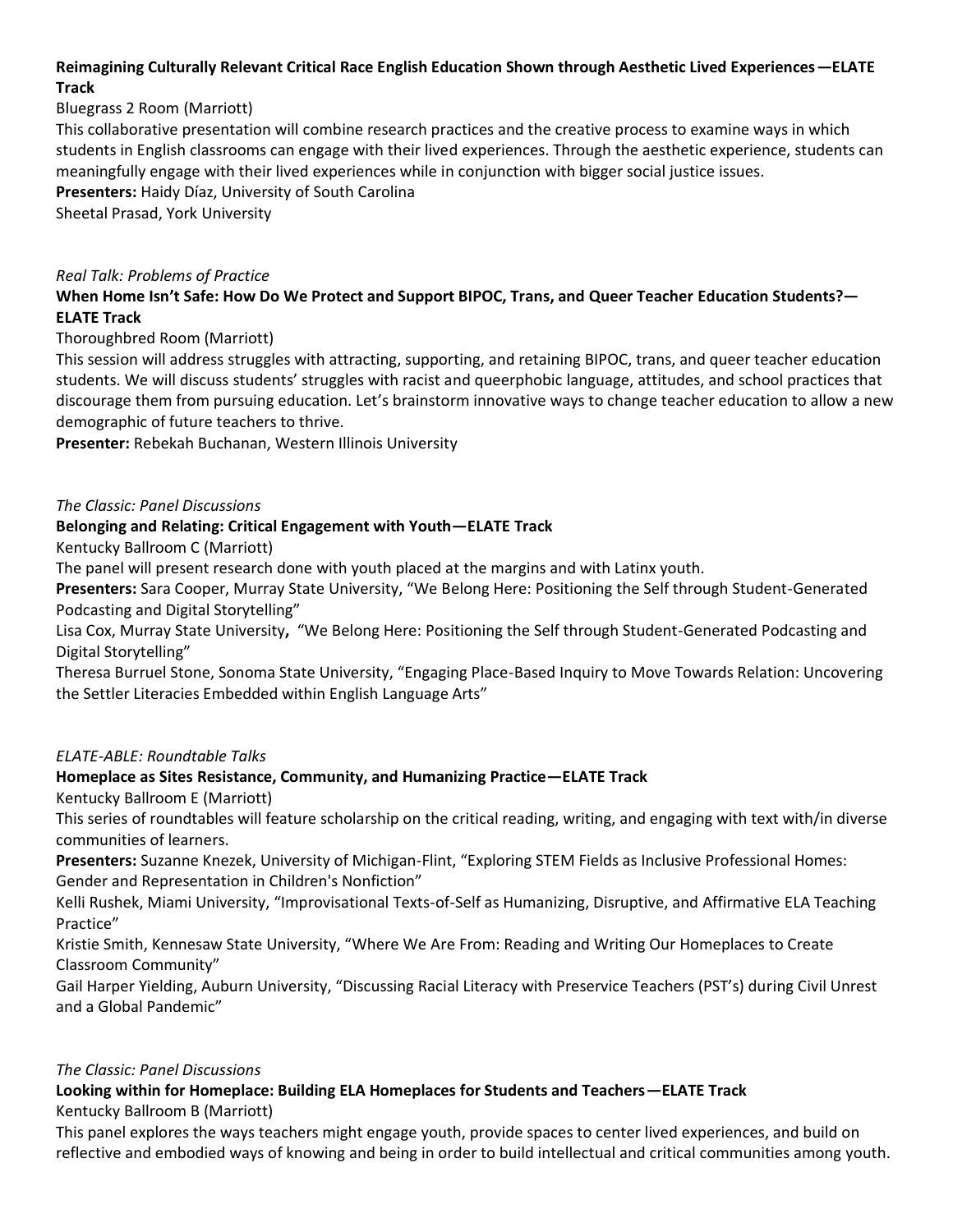**Presenters:** Susan Chenelle, **"**You Can't Build a Homeplace If You Don't Know Who or Where You Are: The Importance of Critical Self-Reflection in ELA Classrooms"

Jennifer Ervin, University of Georgia, "Reflections on Success: Placing Teachers' Goals for Cultivating Literacy at the Heart of the Work"

Christine Ann Feliciano-Barrett, Teachers College, Columbia University/New York City Department of Education, "Testimonios as Homeplace: How the Literacies of the Body Tell Stories and Create Communities of Love and Healing between Teachers and Their Students"

Eddie Ortiz, Teachers College, Columbia University/North Bergen Public Schools, "Testimonios as Homeplace: How the Literacies of the Body Tell Stories and Create Communities of Love and Healing between Teachers and Their Students" Susan Suarez, New Jersey City University, **"**You Can't Build a Homeplace If You Don't Know Who or Where You Are: The Importance of Critical Self-Reflection in ELA Classrooms"

*The Classic: Panel Discussions* 

**Supporting Preservice Teachers' Literacy Development, Practice, and Pedagogies—ELATE Track** Rose Room (Marriott)

This panel presents ways to engage with preservice teachers in ways that support their literacy development, practice, and pedagogies.

**Presenters:** Heidi Hadley, Missouri State University, "The Individual Literacy Plan Project: Preservice Teachers, Reading Assessment, and Micro-Practicum Experiences"

Elizabeth Thackeray Nelson, University of Utah, "The Evolution from Mentor Texts to Critical Mentor Text Sets"

## *The Classic: Panel Discussions*

**When "Homeplace" and "Schoolplace" Collide: Navigating Race and Post-Truth Discourse—ELATE Track** Kentucky Ballroom A (Marriott)

This panel focuses on contexts that center the discussion of race and confronts issues related to post-truth discourse. **Presenters**: Amy Knowles, Missouri State University, "Border Crossing: Engaging Students' Critical Thinking Skills in Homogeneous Spaces"

Benjamin Lathrop, Purdue University, "When 'Homeplace' and 'Schoolplace' Collide: A Critical Analysis of Post-Truth 'Parental Rights' Discourses"

Tonya Perry, University of Alabama at Birmingham, "Talking about Race in Difficult Times"

## **Saturday, July 30, 11:30 a.m.–12:30 p.m.**

### **NCTE Keynote: Ruta Sepetys**

Ballroom ABC (Convention Center)

**Ruta Sepetys** is an internationally acclaimed, #1 *New York Times* bestselling author of historical fiction published in over 60 countries and 40 languages. Her novels *Between Shades of Gray, Out of the Easy, Salt to the Sea,* and *The Fountains of Silence* have won or been shortlisted for more than 40 book prizes, and are included on more than 60 state award lists. *Between Shades of Gray* was adapted into the film *Ashes in the Snow*, and her other novels are currently in development for TV and film. Winner of the Carnegie Medal, Sepetys is passionate about the power of history and literature to foster global awareness and connectivity. Sepetys has engaged with NCTE and literacy educators during the pandemic, most recently in a professional learning session discussing the Ukraine crisis.

## **Saturday, July 30, 2:00–5:00 p.m.**

*Workshop* **Intellectual Freedom, Censorship, and Preparing for the Year Ahead—NCTE Track** Ballroom ABC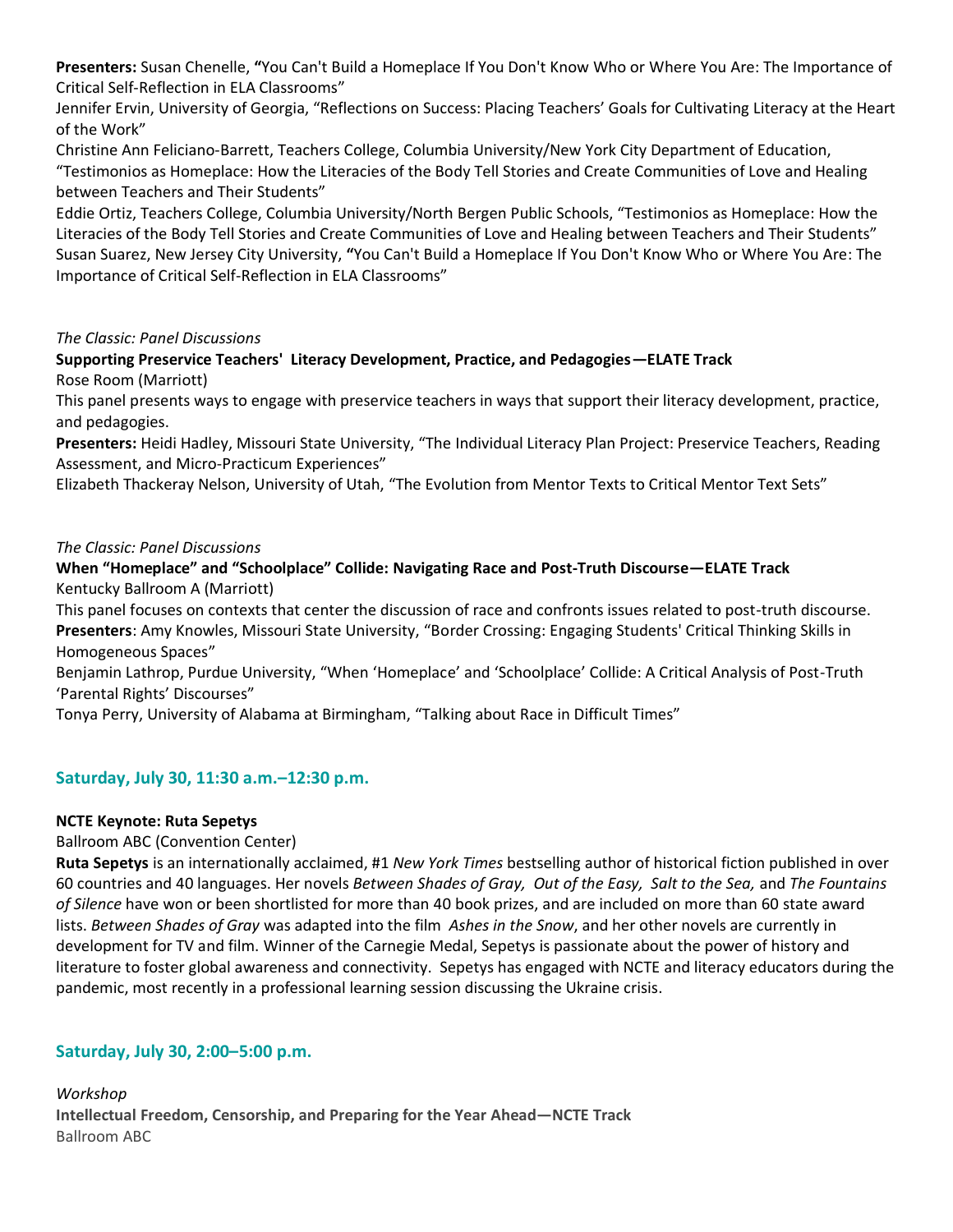The first part of the session is an overview of the censorship landscape, how to prepare for challenges, and how to respond to challenges. After the overview, participants will have the opportunity to work in affinity groups to engage in work important for their context. This work could include planning to write rationales, developing challenge policies for a district, or sharing how to teach preservice teachers about censorship and intellectual freedom. Finally, participants will have time to think and plan for the academic year ahead, particularly identifying and communicating with intellectual freedom allies. This session is cosponsored by the Standing Committee Against Censorship and ALAN. **Presenters:** Ann D. David, University of the Incarnate Word; member, Standing Committee Against Censorship Mark Letcher, Lewis University; member, Standing Committee Against Censorship; executive director, Assembly on Literature for Adolescents of NCTE (ALAN)

Sarah Miller, program coordinator, NCTE Intellectual Freedom Center

#### *Workshop*

**Red Bicycle Moment: A Story-Writing Experience—NCTE Track**

Ballroom D (Convention Center)

Each of us has had at least one adversarial "Red Bike Moment" from which our lives pivoted. From the experience, we found purpose. Muhammad Ali's moment was when he, as Cassius Clay, had his red bicycle stolen. He needed to find and "'whup' the thief" (https://alicenter.org/red-bike-moment/).   Instead of "whupping," he was advised to learn how to box, and he did.

Our individual Red Bike moments may have taken many different forms—a single event, or multiple events that changed our lives, our visions, our destinies. In this session, we will virtually visit the Muhammad Ali Center in Louisville and witness a young Muhammad Ali realize his destiny through adversity. Then we will read, write, listen to, and explore. Be sure to bring writing devices (paper, writing utensils, tablet/laptop, etc.) and be ready to possibly share your reflections with others.

**Presenters:** Valerie Kinloch, University of Pittsburgh, president of NCTE Alfredo Celedón Luján, Monte del Sol Charter School, past president of NCTE

#### *Workshop*

## **Teaching through Healing: Culturally Inclusive Literacy Practices to Heal and Restore—NCTE Track**

Ballroom E (Convention Center)

Over the past two years, both teachers and teacher educators have been heavily taxed by the burdens of the pandemic. Despite this unexpected shift, educators have found ways to be in community with families, connect students with necessary resources, and find healing in safe spaces. In this workshop, the current NCTE Professional Dyads and Culturally Relevant Teaching (PDCRT) cohort will describe their methods to build culturally inclusive literacy practices that heal, restore, and serve as a foundation of love for teachers, students, and families. Attendees will learn about methods to build upon the collective knowledge and voices of their students through arts-based pedagogies, children's literature, and journal writing.

**Presenters:** Paty Abril-Gonzalez, The University of Texas at Austin Maggie Beneke, University of Washington, Seattle Eliza G. Braden, University of South Carolina Bridgette Dainty, Milwaukee Public School Brittany L. Frieson, University of North Texas, Denton Rosalba Garcia-Rodriguez, San Antonio Independent School District Valente' Gibson, Jackson Creek Elementary, Columbia, SC Alanna Harris, University of Wisconsin-Milwaukee María Leija, The University of Texas at San Antonio Karisma Morton, University of North Texas, Denton Nicole Sorensen, Seattle Public Schools Marin Woodard, Denton Independent School District, TX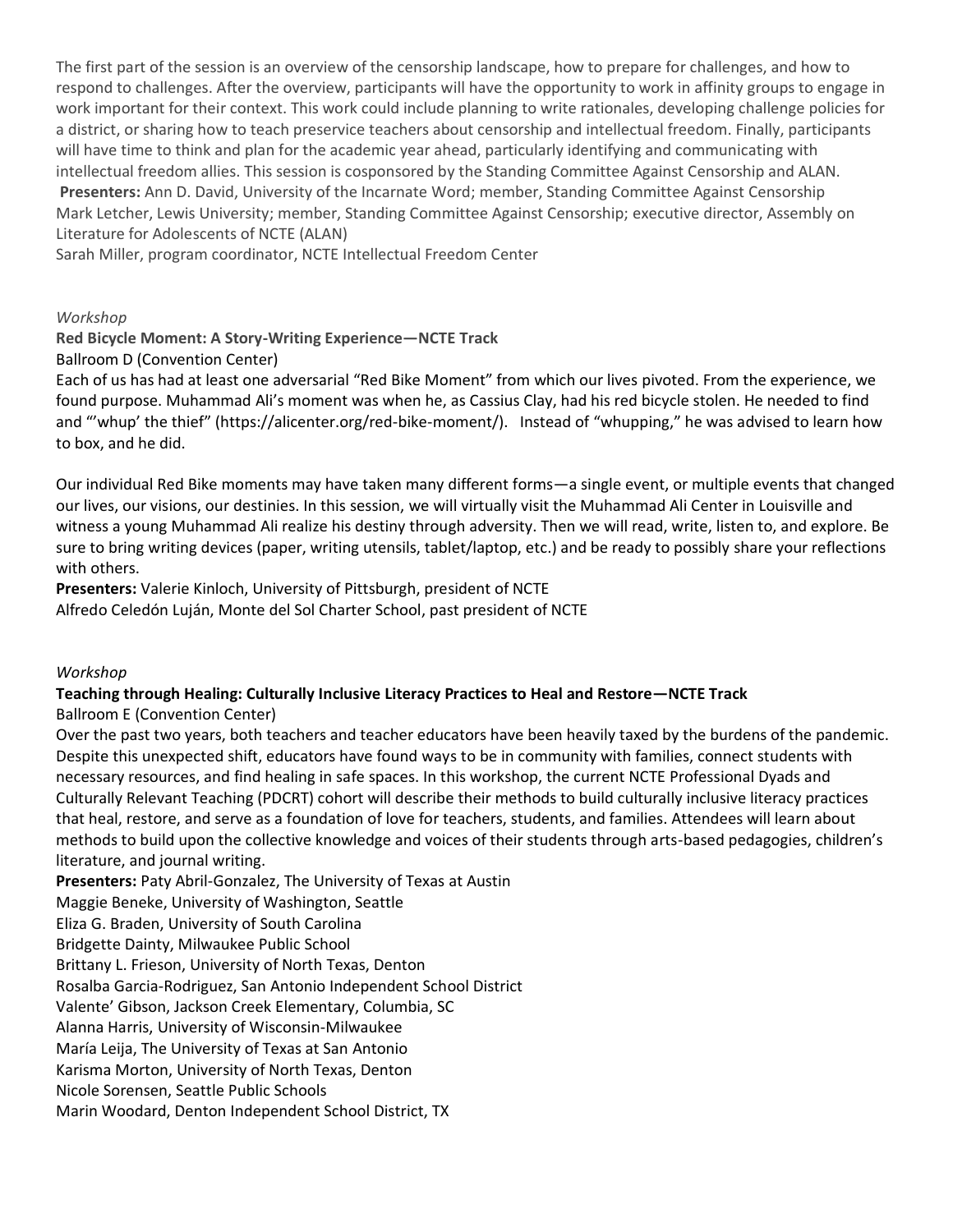## **Saturday, July 30, 2:00–3:00 p.m.**

### **Enhancing Literacy Assessment Competencies through Action Inquiry—LLA Track**

L020 (Convention Center) **Presenters:** Lijun Jin, Towson University Xiaoming Liu, Towson University Maria Perpetua Liwanag, Towson University

# **Preparing Preservice Teachers to Create Multilingual Spaces through Family Engagement Practices—LLA Track**

L010/L014 (Convention Center) This presentation explores preservice teachers employing a variety of family engagement practices with a focus on valuing students' home languages, culture, and identity. The university professors and doctoral students will share practices on how to support monolingual preservice future educators in building partnerships with multilingual families. **Presenters:** Kelly Hill, University of Alabama at Birmingham Julie Paul, University of Alabama at Birmingham Catrice Pruitt, University of Alabama at Birmingham Melissa Sudduth, University of Alabama at Birmingham

## **Queering Elementary Literacy Curriculum: Supporting Preservice Teachers in Disruption through Anti-Oppressive Pedagogy—LLA Track**

L015/L019 (Convention Center)

In this workshop, teachers will explore ways in which existing literacy curriculum can be queered through antioppressive pedagogy. Participants will develop their own definition of "queering" and will identify opportunities to queer curriculum and instruction within their own classrooms and in the classrooms of teachers they support. **Presenters:** Laurie Ganser, University of Minnesota–Twin Cities Scott Sundstrom, University of Minnesota–Twin Cities

### **We Begin Here: Literacies and Land Education in Early Elementary Classrooms—LLA Track**

L017/L018 (Convention Center) **Presenters:** Amy Seely Flint, University of Louisville Tasha Laman, Western Washington University

#### *Real Talk: Problems of Practice*

### **Exploring the Culture of Writing in Our Classrooms—ELATE Track**

Bluegrass 2 Room (Marriott)

Over the years, the importance of writing has gained more attention due to changes in standardized testing and writing instruction policies, but writing instruction is still an issue. This session seeks to explore the writing culture and its effects on writing instruction in schools, how we can improve writing identities, and what we can do to reduce the stigma surrounding writing instruction.

**Presenter:** Misha Zaidi, University of Central Florida

### *HomeWorkshop Sessions*

**Looking Back and Beyond: A Freedom-Dreaming Workshop for Literacy Educators, Teacher Educators, and Support Staff—ELATE Track**

Kentucky Ballroom A (Marriott)

This workshop invites participants to make themselves at home**—**to spend an hour breathing, reflecting on how we frame pedagogies, and dreaming in community. In this abolitionist session, participants will engage in critical analysis,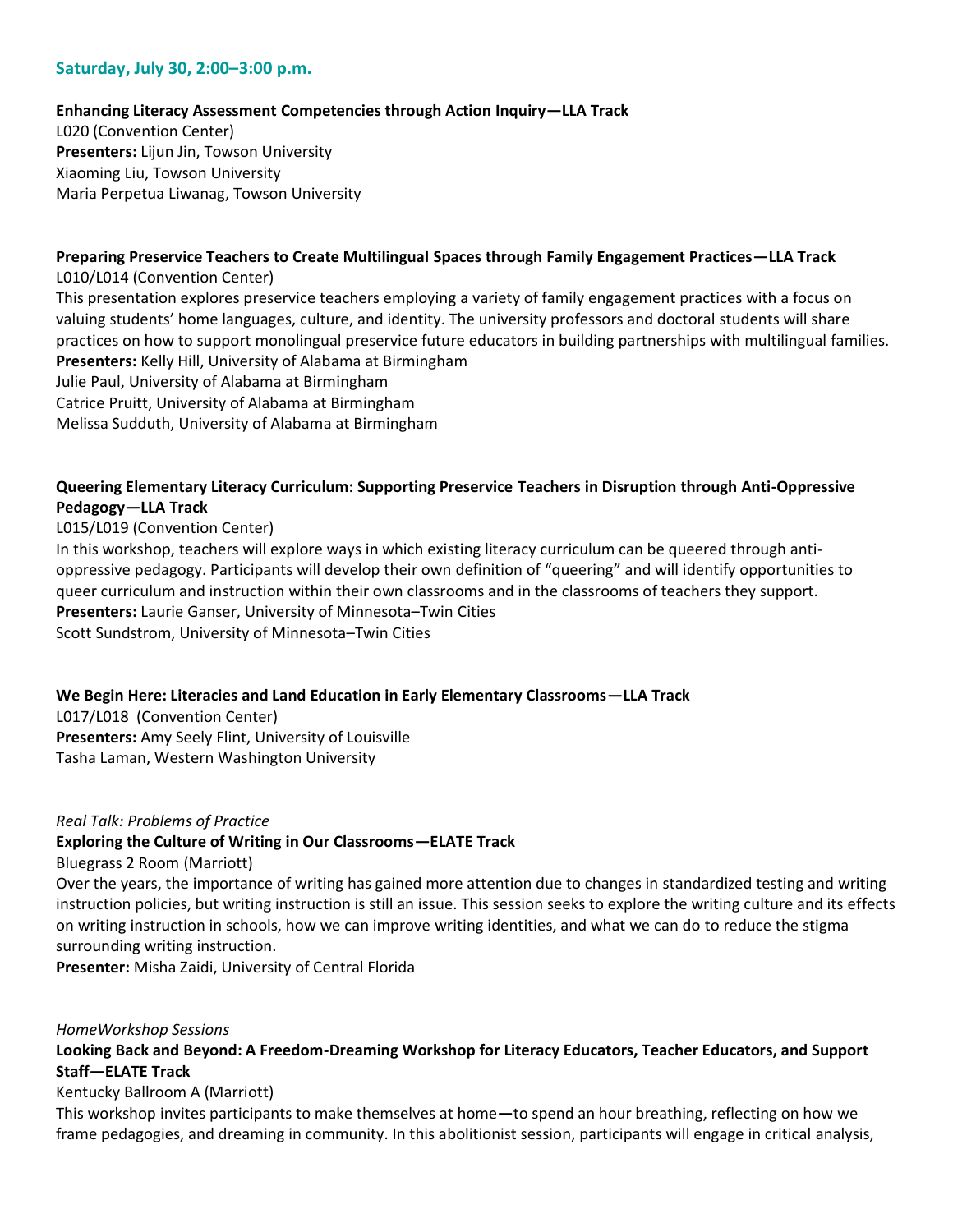freedom-dreaming, and community dialogue focused on making our literacy spaces more imaginative, dialogic, and liberatory for all.

**Presenter:** Shea Martin, The Ohio State University

### *Real Talk: Problems of Practice*

## **Creating Community and Conversations during COVID—ELATE Track**

Bluegrass 1 Room (Marriott)

In their Real Talk Session, a mentor teacher and a student teacher will address how to create community and connections, highlighting skills that deteriorated during remote learning and suggesting ideas to rebuild them. They will discuss the problems of putting theory into practice with students now unaccustomed to the classroom setting. **Presenters:** Rachel Woo, University of Georgia

Lisa York, Gwinnett County Public Schools

### *Real Talk: Problems of Practice*

## **Critical Media Literacy Education in a Complex and Shifting Information Terrain—ELATE Track** Rose Room (Marriott)

In this Real Talk Session, three teacher educators will facilitate a conversation about critical media literacy in the "posttruth era." How do future literacy teachers support their students in navigating seemingly endless information, including disinformation, in a context where there are deep epistemological divisions over what counts as valid knowledge? **Presenters:** Benjamin Lathrop, Purdue University

Brady Nash, The University of Texas at Austin

Aimee Hendrix Soto, Texas Woman's University

### *Real Talk: Problems of Practice*

## **Cultivating Social Justice Pedagogies in Unjust Social and Political Climates—ELATE Track**

Kentucky Ballroom D (Marriott)

English educators must act as change agents by implementing social justice pedagogies in their classrooms. But how can English educators promote social justice and critical literacy skills in climates that ban Critical Race Theory and critical books?

**Presenters:** Shimikqua Ellis, Murray State University

Tonya Perry, University of Alabama at Birmingham

#### *Real Talk: Problems of Practice*

### **Making Homeplaces with, among, and in Spite of Bad Feelings—ELATE Track**

Thoroughbred Room (Marriott)

Bad feelings abound in schools today. The pandemic and oppressive curriculum legislation, for example, has fomented rage, disappointment, and anxiety. This dialogue invites participants to explore ways for teacher education scholarship and coursework to cultivate pedagogical homeplaces with, among, and in spite of the bad feelings circulating in schools today.

**Presenters:** Scott Jarvie, San Jose State University Cori McKenzie, SUNY Cortland

#### *Real Talk: Problems of Practice*

### **Time to Teach about Climate Change Denial!—ELATE Track**

Filly Room (Marriott)

Discover how to help your students identify and engage with climate change denial. You will learn to recognize climate denial across a diverse array of texts and apply critical media literacy skills to detect different techniques of climate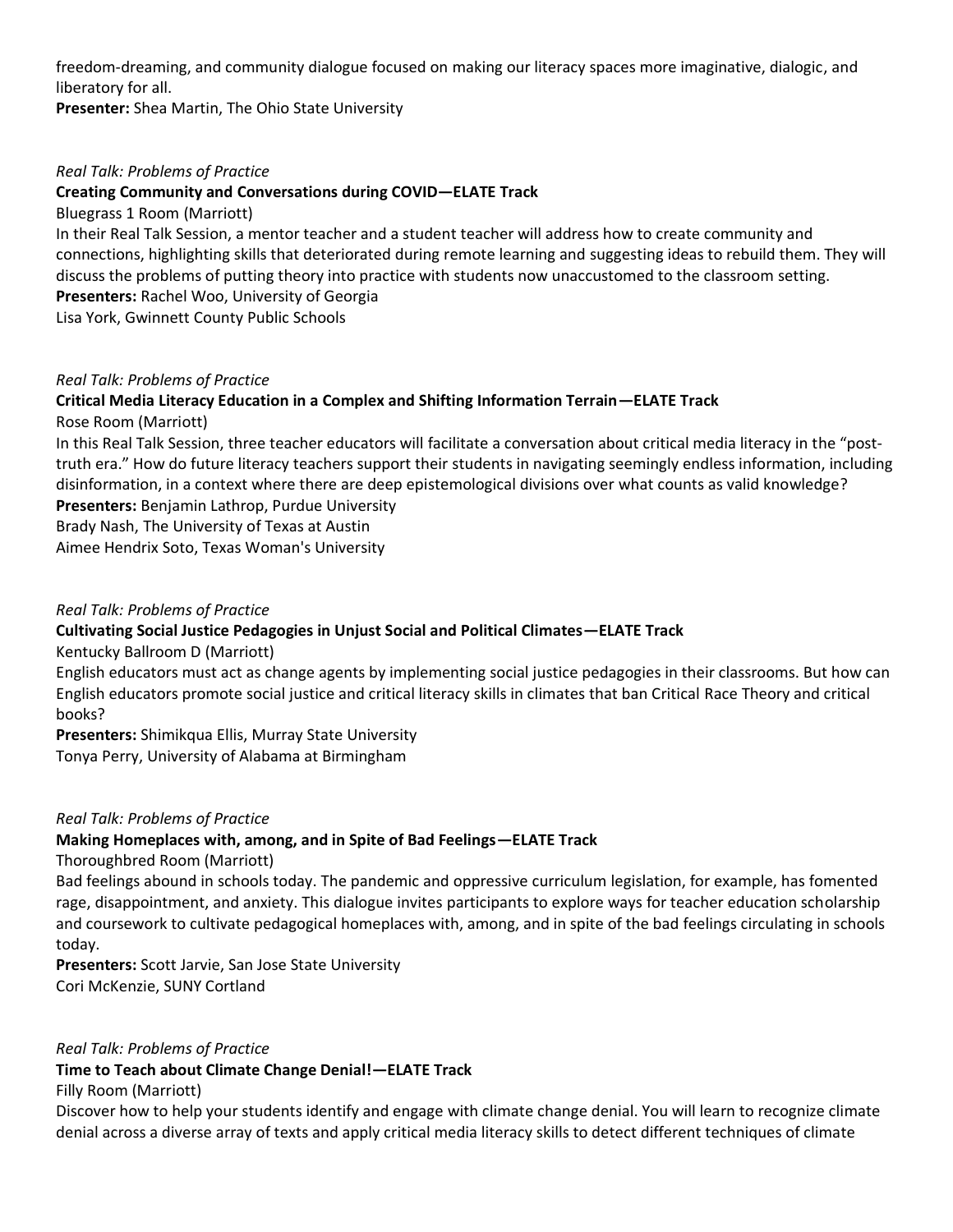denial. With students across age levels in mind, clear sets of investigative questions and lesson plan ideas will also be explored.

**Presenter:** James Damico, Indiana University

### *The Classic: Panel Discussions*

## **The New Teachable Moment for Advancing Educational Equity: Cultivating Our Critical Pips—ELATE Track** Kentucky Ballroom C (Marriott)

After examining how early career ELA teachers applied their sociocultural knowledge about race to their teaching, one of the overarching findings across cases was that teachers were dropping "critical pips." This presentation explains the critical pip and frames these discursive seeds as places to engage in race-direct teachable moments in ELA instruction. **Presenter:** Kelli Rushek, Miami University

*The Classic: Panel Discussions*

### **Locating Homeplace within Text: Critical Engagement for Identity Development—ELATE Track** Kentucky Ballroom E (Marriott)

Drawing on a yearlong literacy ethnography at a high school, this presentation explores how queer and trans youth in GSA book club worked to determine if and how young adult texts could be homeplaces for them, specifically if they could function as sites of affirmation, trust, and community.

**Presenter:** Ryan Schey, University of Iowa, "'Is he gay? That's like, all I want to know': Queer and Trans Youth Searching for a Homeplace in a Young Adult Literature"

## **Saturday, July 30, 3:15-4:15 p.m.**

## **I Talk Normal: Attending to Raciolinguistics in Early Learning Environments—LLA Track**

L016 (Convention Center)

Early learning environments provide an opportunity for children to explore linguistic and racial diversity. How children come to embrace such differences, however, is shaped by ideologies embedded within the classroom. Participants of this session will explore how young children co-construct race and language, brainstorming ways to disrupt normative views.

**Presenter:** Erin Quast, Illinois State University

## **Censorship in Early Childhood: How to Support Our Youngest Learners in Reading and Discussing Banned Books—LLA Track**

### L010/L014 (Convention Center)

This session will focus on the use of banned books in early childhood classrooms. We begin with books that are currently being banned across the country. Two early childhood teachers will also share their experiences in selecting and using banned books in their classroom. The session will end with an open space for questions and dialogue about the importance of using these books in ECE classrooms.

**Presenters:** Erica Cooper-Peyton, Urbana School District #116 Jeanette Delgado, Urbana School District #116 Sandra L Osorio, Illinois State University Sanjuana Rodriguez, Kennesaw State University

## **Using Labor-Based Single-Point Rubrics to Love Ourselves and Our Students—LLA Track**

L015/L019 (Convention Center)

Labor-based single-point rubrics are one way to promote equitable assessment in literacy classrooms. In this workshop I will share some data on a study of student perceptions of labor-based, single-point rubrics in online writing courses and engage participants in designing labor-based, single-point rubrics based on their own assignments.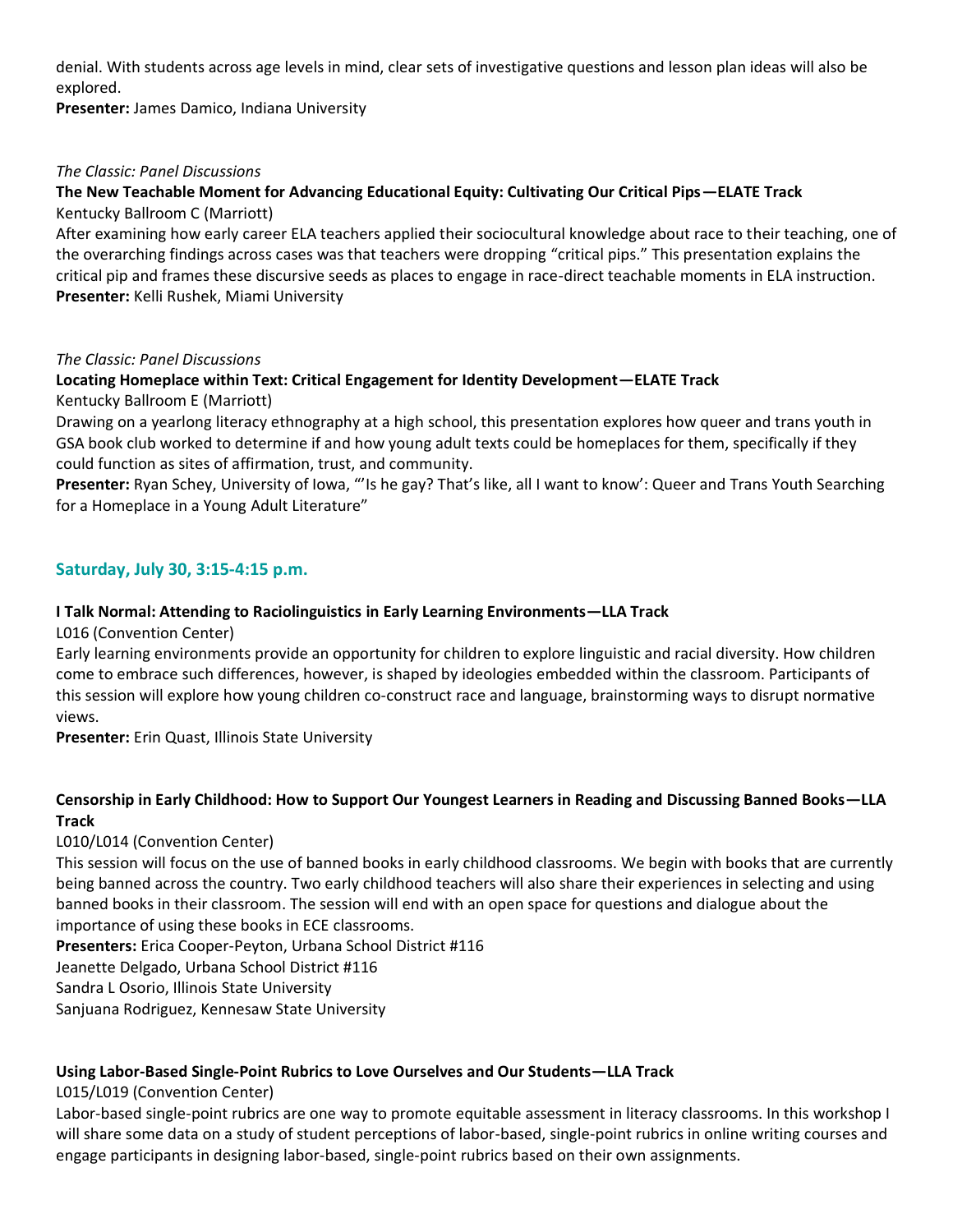#### *HomeWorkshop Sessions* **Belonging and Welcome: Lessons from Greek Philotimo—ELATE Track**

Rose Room (Marriott)

Explore the elements of homeplace means in Greek culture and learn from Hellenic education challenges and successes. Investigate strategies for "philotimo," cultivating connected student leaders, repairing/strengthening community, and empowering through global collaboration. Reflect, connect, and walk away with strategies to cultivate social justice in an ecosystem of welcome and belonging.

**Presenter:** Erin McCarthy, Greendale Middle School

### *HomeWorkshop Sessions*

**Making Zines, Democratic Multiples, and Radical Road Maps: Using DIY Crafts in the ELA Methods Classroom—ELATE Track**

### Kentucky Ballroom A (Marriott)

In this workshop, we draw on Piepmeier's (2009) study of feminist zine culture to discuss this form of writing and communication, paying particular attention to how teacher educators can leverage this tool to bridge university research with local school concerns. Participants will leave this workshop with a self-made zine. **Presenters:** Nicole Amato, University of Iowa

Katie Priske, University of Iowa

### *HomeWorkshop Sessions*

## **Catalyzing Epistemic Friction across Homeplaces: Antiracist Texts, Conversations, and Teaching at PWIs—ELATE Track** Thoroughbred Room (Marriott)

This HomeWorkshop Session examines a collaboration among faculty at geographic-diverse PWIs. Grounded in theories of epistemic injustice, Critical Whiteness Studies (CWS), and abolitionist teaching, participants will explore how texts and talk, as part of antiracist teaching, can support racial literacy, unmask racial ignorance, and engender self-criticalawareness through epistemic friction.

**Presenters:** Ashley Boyd, Washington State University Caroline Clark, The Ohio State University Mike Cook, Auburn University Adam Crawley, The University of Texas at Austin Rachel Skrlac Lo, Villanova University Ryan Rish, University at Buffalo, SUNY

#### *HomeWorkshop Sessions*

### **Embodied Racial Healing as a Pathway toward Homeplace—ELATE Track**

Bluegrass 1 Room (Marriott)

A multimodal home workshop engagement for all educators to move toward racial healing as a pathway toward homeplace. Foregrounding the work of Resmaa Menakem, we invite participants to join us in moving inward to healing as a part of the continuing journey to center racial justice.

**Presenters:** Sharon Hopkins, Doctoral Student Kat Naish, Doctoral Candidate Rae Oviatt

*HomeWorkshop Sessions*

**A Writing Group for YOU: Building and Sustaining Writing Communities to Support Your Academic Writing Life— ELATE Track**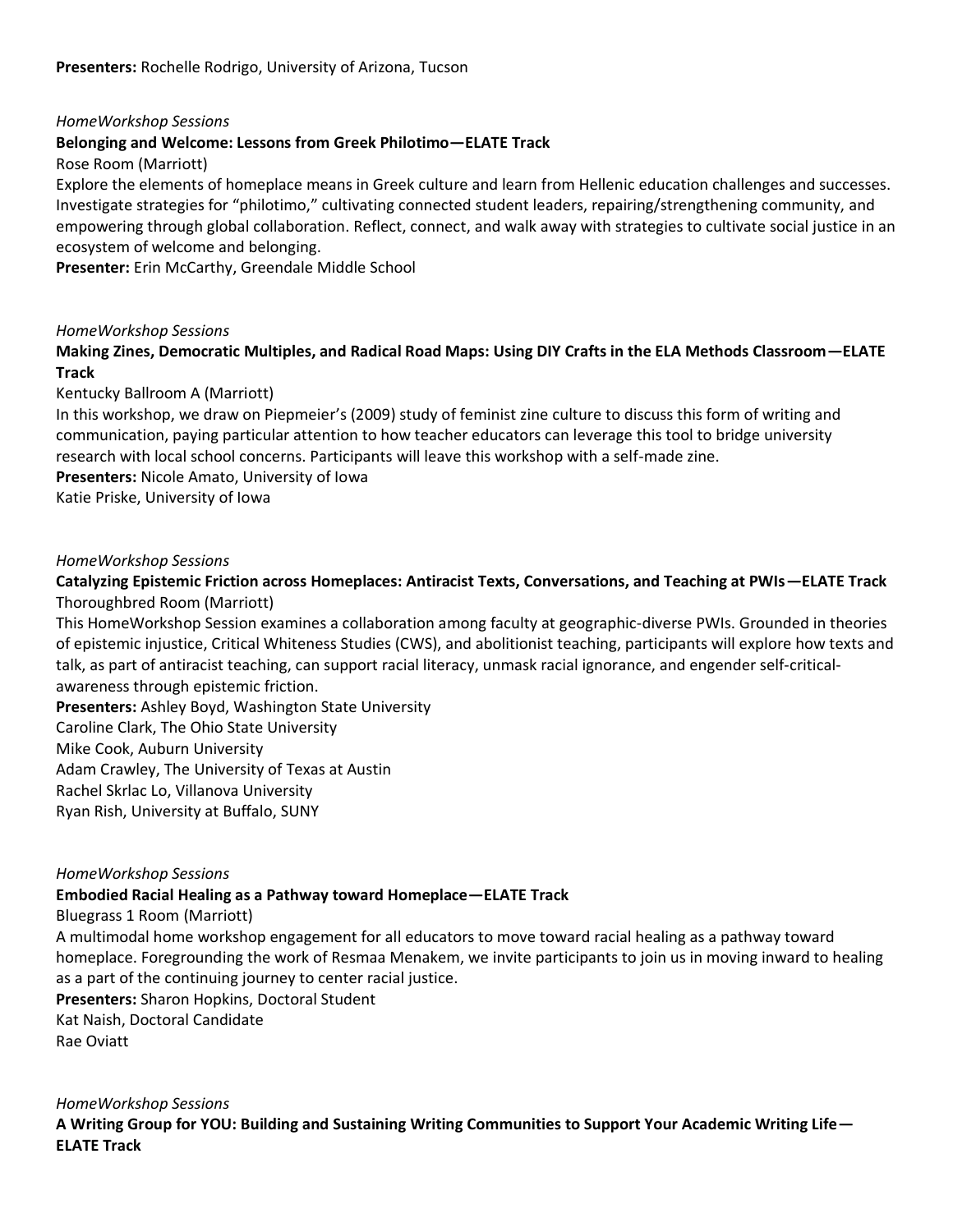## Kentucky Ballroom E (Marriott)

Building and sustaining an academic writing life is challenging in the best of times, and pandemic life has only created more barriers. Join us as we share our experiences, swap tips, and create action steps for generating restorative writing communities. Leave with a plan or potentially a writing partner or ten! **Presenters:** Mandie Dunn, University of South Florida Amber Jensen, Brigham Young University Kelsey Jones-Greer, Penn State University Charlotte Land, Penn State University

### *HomeWorkshop Sessions*

### **Ain't Is a Word: Rural Students' Home Languages in the ELA Classroom—ELATE Track**

Kentucky Ballroom C (Marriott)

Aiming to develop rural linguistic literacy, presenters will engage attendees with place-connected home languages through situated pedagogical practices for use with preservice teachers. Through young adult literature and language study, teacher educators will explore rural US linguistic variety while conceptualizing and discussing the integration of place-connected linguistic variation.

**Presenters:** Leslie Cook, Appalachian State University

Chea Parton, The University of Texas at Austin

### *HomeWorkshop Sessions*

**Identifying and Naming Diversity Erasure in Standardized English Language Arts Curricular Materials—ELATE Track** Bluegrass 2 Room (Marriott)

What opportunities exist for diverse students to engage with literature granting access to "homeplaces" (hooks, 2015) in standardized ELA materials? Drawing on a critical multicultural content analysis of first-grade read-aloud curriculum, we illustrate how limited opportunities are for students to encounter literature reflecting their histories/experiences and share key pedagogical implications.

**Presenters:** Dorian Harrison, The Ohio State University at Newark

Stacey Korson, Eastern Kentucky University

Rebecca Linares, University of Colorado Boulder

### *HomeWorkshop Sessions*

### **Body Biographies: Analyzing Characters Inside and Out -- ELATE Track**

Filly Room (Marriott)

Take character analysis out of a traditional essay format and remix it into body biographies. In this HomeWorkshop Session, the presenter will share an assignment from a graduate young adult literature course that teachers use with their students. Participants will create a body biography for a character they choose. **Presenter:** Julie Bell, University of Nebraska at Omaha

#### *HomeWorkshop Sessions*

### **All of One Blood: Reconstructing a Literary Homeplace—ELATE Track**

Kentucky Ballroom D (Marriott)

Participants attending this workshop will engage in activities to develop their classroom and taught texts as a homeplace that affirms all identities. The work will be made individually relevant, with participants reflecting on their personal positionality, considering the identities in their own classrooms, and leaving with next steps to reimagine their existing curriculum as a homeplace.

**Presenters:** Dani Rimbach-Jones Jessica Schwind, University of Tennessee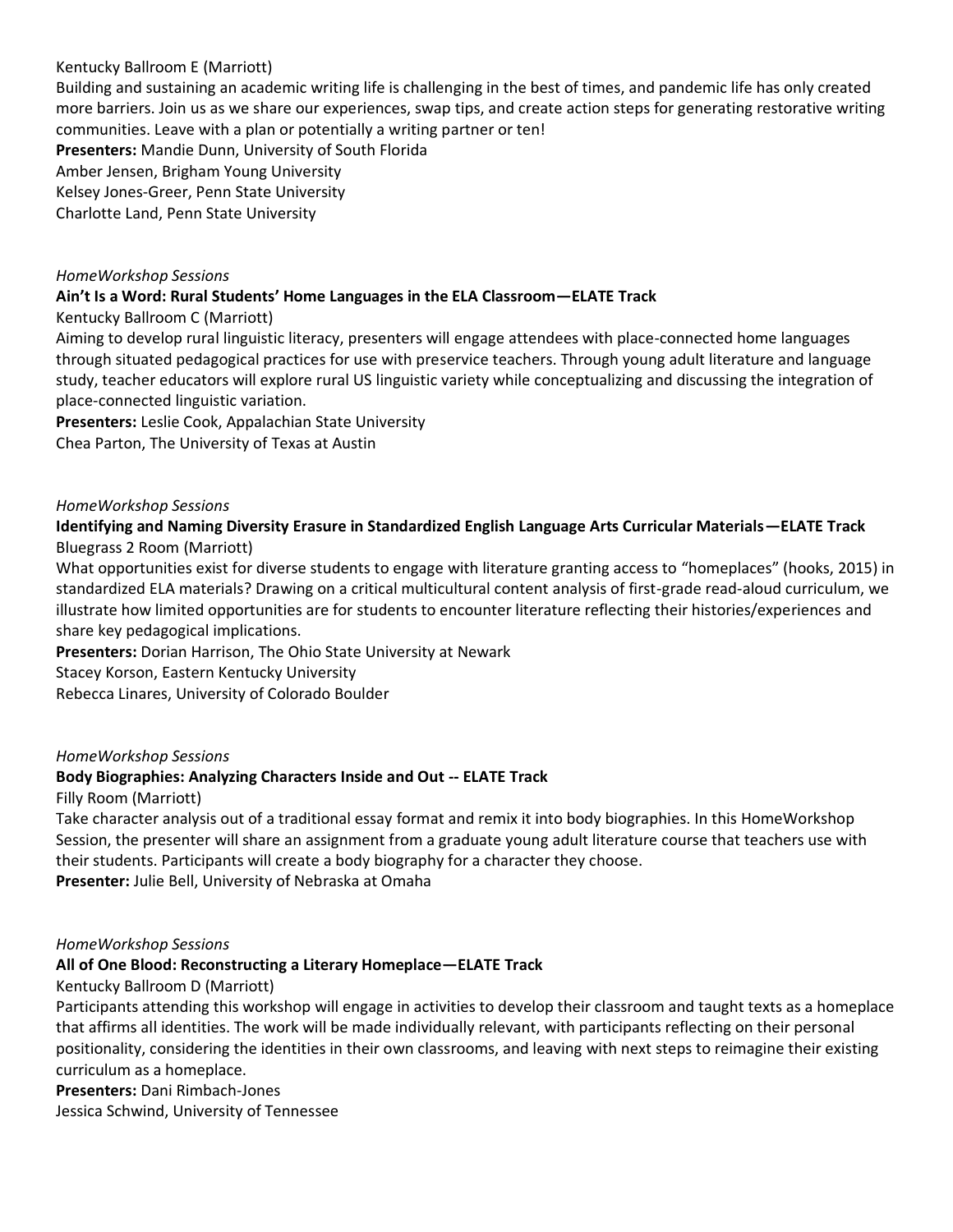### *Real Talk: Problems of Practice*

## **Between Homeplaces: Real Talk on the Transition from Teacher to Teacher Educator—ELATE Track**

Kentucky Ballroom D (Marriott)

Doctoral students will participate in an engaging discussion on the transition between being a teacher and a teacher educator, focusing on how the space can be used to lead to knowledge, dialogue, and wellness. Participants will consider how this space can be used to grow in theory and practice.

**Presenters:** Jennifer Ervin, University of Georgia

Benjamin Lathrop, Purdue University

Stephanie Robillard, Stanford University

Elisabeth Spinner, Western Michigan University/Alma College (Fall 2022)

# **Sunday, July 31**

## **Sunday, July 31, 9:00–10:00 a.m.**

## **NCTE Closing Keynote: Matt de la Peña**

Ballroom ABC (Convention Center)

**Matt de la Peña** is the author of the Newbery Medal-winning *Last Stop on Market Street, Milo Imagines the World, Carmela Full of Wishes, Love,* and *A Nation's Hope: The Story of Boxing Legend Joe Louis,* as well as a number of critically acclaimed young adult novels. In 2016 de la Peña received NCTE's Intellectual Freedom Award, given for his efforts to fight censorship not only through his words but also through his actions.

## **Sunday, July 31, 10:15 a.m.–12:15 p.m.**

### *Workshop*

## **Teachers Need to Know: Educational Gag Orders, Censorship, and Resources—NCTE Track**

Ballroom ABC (Convention Center)

As educators experience increasing pressure from educational gag orders and other challenges to free expression in the classroom, it's more important than ever to understand what is going on and explore the tools you need to effectively teach and advocate in these environments. NCTE, PEN America, and Stand for Children will be providing a two-hour workshop to present information and resources for K–12 educators.

**Presenters:** Sarah Miller, program coordinator, NCTE Intellectual Freedom Center

Jennifer Warner, executive-organizing and campaigns, Stand for Children

Jeremy Young, senior manager, Free Expression and Education, PEN America

### *Workshop*

## **The Power of Story: Examining Nonfiction in Library Collections and Classrooms—NCTE Track**

Ballroom D (Convention Center)

Nonfiction books provide children with information, new perspectives, and life skills that can be used to address challenges in their lives and further expand their horizons beyond the familiar. Join us for a conversation about American History with authors Barbara Binns, *Unlawful Orders: A Portrait of Dr. James B. Williams, Tuskegee Airman, Surgeon,* and Candy Fleming, *The Curse of the Mummy, Uncovering Tutankhamun's Tomb.* These engaging stories will leave readers filled with a greater understanding of the world we live in and deliver the message in a way that speaks profoundly to why it is important for children to read non-fiction. Sponsored by Scholastic.

**Moderator:** Sanjuana Carrillo Rodriguez, chair, NCTE's Orbis Pictus Award for Outstanding Nonfiction and co-author of Revolutionary Love: Creating a Culturally Inclusive Literacy Classroom

**Presenters:** Barbara Binns, author

Candy Fleming, author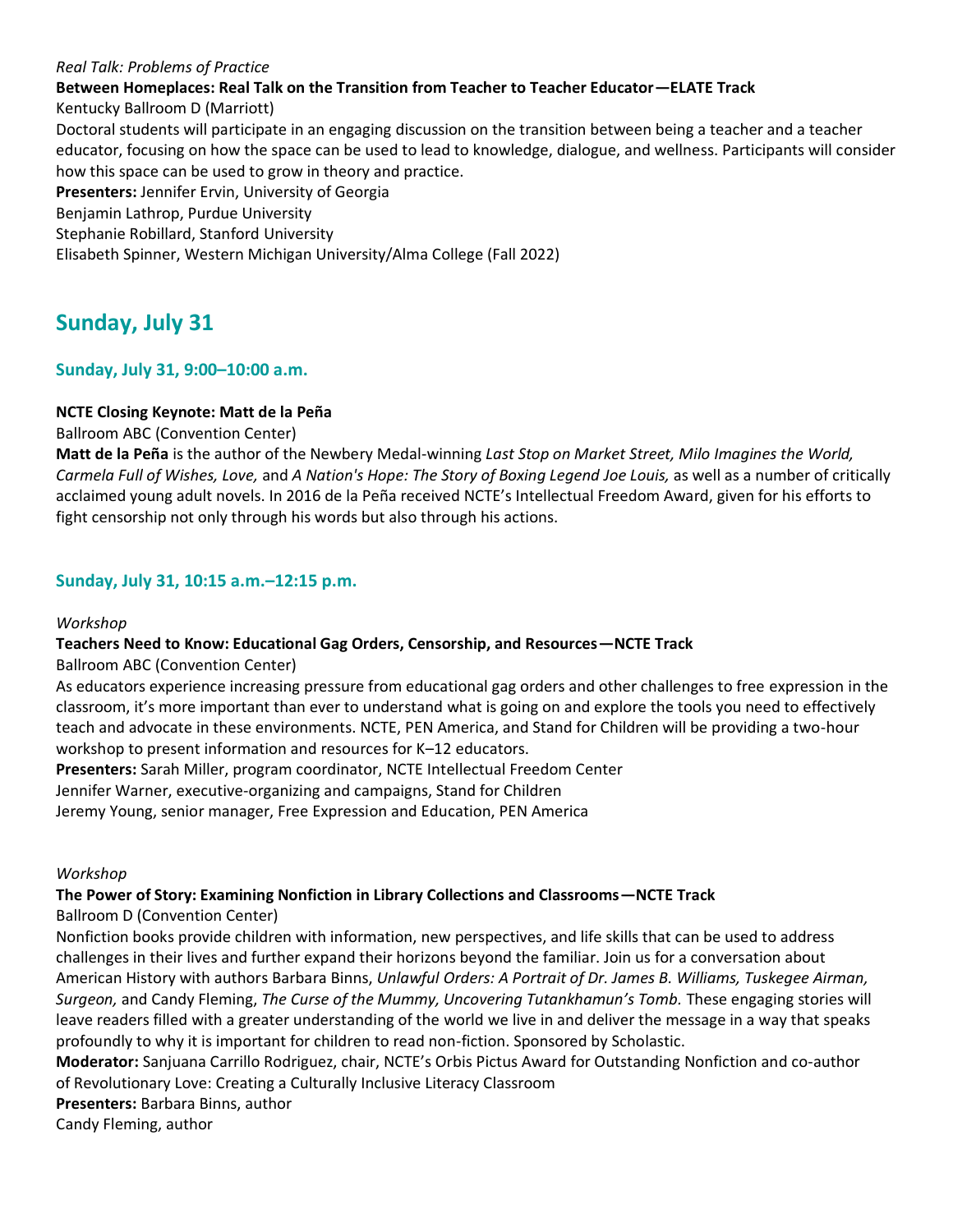### **Build Your Stack with Books that Open Doors—NCTE Track**

### Ballroom E (Convention Center)

Powerful forces are gathering to demand control over what is taught, what students read, and what can and cannot be spoken. In this session sponsored by the NCTE Build Your Stack committee, participants will explore how reading widely makes young people both less vulnerable and more empathetic. How? With relevant and responsive books that engage students in their own learning! Specific titles and authors will be featured throughout the workshop. Leaders will provide culturally responsive tools and methods that attendees can use as they create and evaluate their own classroom libraries.

**Presenters:** Shannon Griffin, Olentangy Local Schools, Ohio; founder, Lit●erally Cultured™ Carol Jago, associate director, California Reading and Literature Project, UCLA

## **Sunday, July 31, 10:15-11:15 a.m.**

**Bubbles of Joy: Emergent Bilinguals Falling in Love with Reading—LLA Track**  L016 (Convention Center) **Presenter:** Sally Brown, Georgia Southern University

# **"Cuando tenía siete años..": Family Storytelling in Early Years Online Bilingual Classrooms—LLA Track**  L017/L018 (Convention Center)

**Presenter:** Liz Murray, Bay Area Writing Project

## **Monolingual Teachers–Multilingual Children: Creating Supportive Spaces for All to Discover Their Value and Find Their Voices—LLA Track**

L010/L014 (Convention Center)

Come fall in love with linguistically inclusive classrooms! Through carefully created learning environments for teachers and children together, monolingual educators discovered their abilities in creating and sustaining multilingual spaces. Children saw their language valued and their multilingual voices emerged throughout the curriculum.

**Presenters:** Kelly Hill, University of Alabama at Birmingham

Julie Paul, University of Alabama at Birmingham

Catrice Pruitt, University of Alabama at Birmingham

Melissa Sudduth, University of Alabama at Birmingham

Mariah Weber, Auburn University

*HomeWorkshop Sessions*

## **The Story So Far: Finding Our Stories through Inquiry—ELATE Track**

Bluegrass 1 Room (Marriott)

Whose voices are being silenced in students' communities? How can we access these voices and make them heard? In this workshop, we will share an Inquiry Design Model activity that invites students to examine perspectives through the use of young adult literature. Learn how this inquiry provides an entry point for students' to find, develop, and produce their own narratives.

**Presenter:** Amy Vujaklija, Governors State University

### *The Classic: Panel Discussions*

**Envisioning the Classroom as Studio Space and Homeplace—ELATE Track**

Filly Room (Marriott)

In this session, panelists reimagine the ELA classroom as artist's studio and creative homeplace. Drawing examples from the worlds of visual and performing arts, participants are challenged to design environments that make space— "physically and metaphorically"—for creative, inclusive, and brave learning.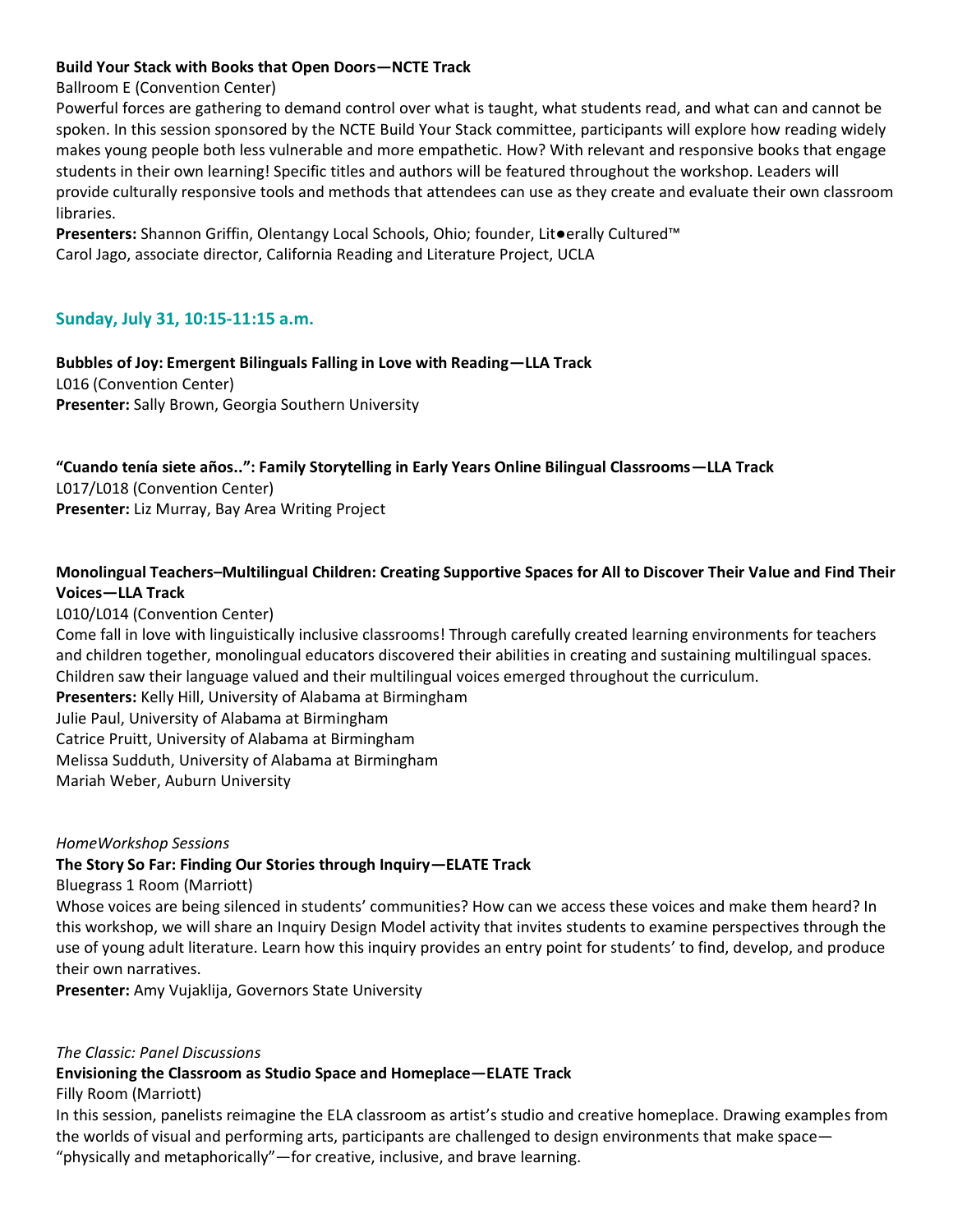## **Presenters:** Timothy Duggan, Northeastern Illinois University Hung Pham, University of Arkansas

### *HomeWorkshop Sessions*

## **Literacy That Hits Home: Using the Content-Driven Integration Model for Developing Interdisciplinary Units that Connect to Students' Lives—ELATE Track**

Kentucky Ballroom C (Marriott)

How can we connect what students are experiencing outside of classroom walls to something more meaningful than simply "finding the main idea of a text?" In this session, participants will learn how to teach preservice teachers to craft integrated units that "hit home," studying issues important to students' communities, by use the Content-Driven Integration Model.

**Presenter:** Christine Hardigree

### *HomeWorkshop Sessions*

### **Imagining ELA as Homeplace: Remixing the Discipline through Mixed Media -- ELATE Track**

Kentucky Ballroom B (Marriott)

In this demonstration-oriented session, participants will create mixed media to remix dominant ideologies in the ELA discipline that privilege certain texts, literacies, identities, and modes. This inclusive arts-integrated approach positions preservice teachers and students to (re)imagine the discipline as a homeplace of affirmation, resistance, participation, and joy for all.

**Presenters:** Meg Grizzle, University of Arkansas Katie Hackett-Hill, University of Arkansas

### *The Classic: Panel Discussions*

### **Taking Up Archaeology of Self in the ELA Methods Classroom—ELATE Track**

Kentucky Ballroom E (Marriott)

In this panel, three doctoral candidates draw on methods of autoethnography (Adams, Jones, & Ellis, 2022) to illuminate how their practices, both personally and as teacher-educators, have supported their development of racial literacies (Mentor & Sealey-Ruiz, 2021).

**Presenters:** Nicole Amato, University of Iowa Tasha Lindo, University of Iowa Katie Priske, University of Iowa

#### *HomeWorkshop Sessions*

## **We All Have Origin Stories: Leveraging Comics, Storytelling, and Multimedia in Literacy Instruction—ELATE Track** Bluegrass 2 Room (Marriott)

For DC fans, Marvel lovers, and non-comic enthusiasts alike, this workshop invites educators to rethink our approach to literacy through origin story pedagogy, a culturally responsive lens centering comics, media, and storytelling. Come for the comics; stay for the dialogue, collaborative analysis, and time to create in community!

**Presenters:** Christian Hines, The Ohio State University Shea Martin, The Ohio State University Henry Cody Miller, SUNY Brockport

#### *HomeWorkshop Sessions*

## **Racial Literacy in Action: Transforming the ELA Classroom and Our Homeplace—ELATE Track**

Thoroughbred Room (Marriott)

How can we transform all homeplaces to be centers of restoration, resistance, and reclamation? Using the ideas that Rebecca Rogers (2018) posits in her text, *Reclaiming Powerful Literacies: New Horizons for Critical Discourse Analysis,* I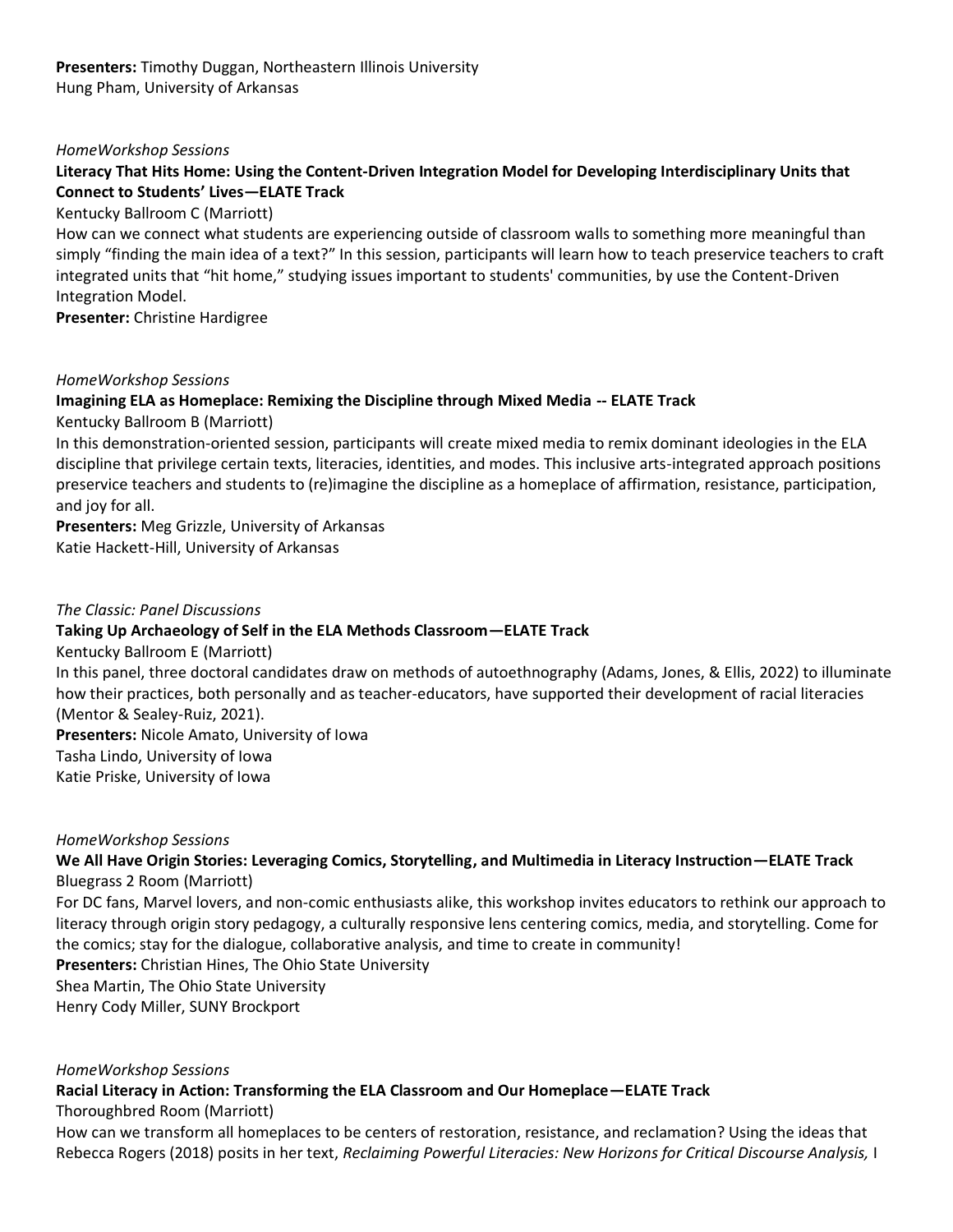argue that English educators can employ critical literacy studies to transform their classrooms, their schools, and ultimately their homeplaces.

**Presenter:** Melissa Zipper, University of Louisville

## *HomeWorkshop Sessions*  **Humanizing Your Syllabus—ELATE Track** Kentucky Ballroom A (Marriott) This workshop hosted by ELATE-GS offers guidance, suggestions, and opportunities for feedback on crafting a syllabus that models humanizing pedagogy and supports the needs of diverse classrooms. **Presenters:** Arianna Banack, University of Tennessee Jennifer Ervin, University of Georgia Kelsey Jones-Greer, Penn State University Darius Phelps, Teachers College, Columbia University Stephanie Robillard, Stanford University

## **Sunday, July 31, 11:30 a.m.–12:30 p.m.**

### **The Centering Moment: Preparing Their Hearts for the Work—LLA Track**

L015/L019 (Convention Center)

This session examines the role of literacy in preparing the hearts of students for justice work—for no justice work can happen without the inner work taking place. Grounded in the life, and work, of Howard Thurman, this presentation will aid educators in cultivating deeper meaning within themselves, and their students. **Presenter:** Jairus Hallums, Gwinnett County Public Schools

### **Serving the Tea: Transgressive Teaching to Reimagine Literacy for All Students—LLA Track**

L010/L014 (Convention Center) When we bring our whole selves as educators to our work, we provide opportunities for students to bring their whole selves as they develop their academic identities. This engaging workshop shares how vital it is to provide all students with enticing instruction to help students realize their infinite possibilities while also exposing how to build a content leader initiative in your own district via the perspectives of current classroom teachers! **Presenters:** Shanae Herron, Neville High School

Michelle Manuel Justin Overacker, Wossman High School Karen Rogers

### **Walk-n-Talk: Growing Student Writing Communities through Conversation—LLA Track**

L017/L018 (Convention Center)

Separation, both physical and emotional, is a struggle for most college students, particularly for first generation students, non-traditional and ELL students. Cultural bifurcation takes place, regardless of how greatly college is desired. The Walk-n-Talk bridges the gap between home and academy, growing connections and conversations centered on student course content.

**Presenter:** Ann Kendall, Heritage University

#### *Real Talk: Problems of Practice*

## **Where's the Academia Instruction Manual? Navigating the Ranks of Academia—ELATE Track**

Rose Room (Marriott)

In this interactive session, full professors share their perspectives on the journey to academic rank promotion. We explore the difficulties in advancing in the professoriate. We listen to attendees' stories, teasing out common threads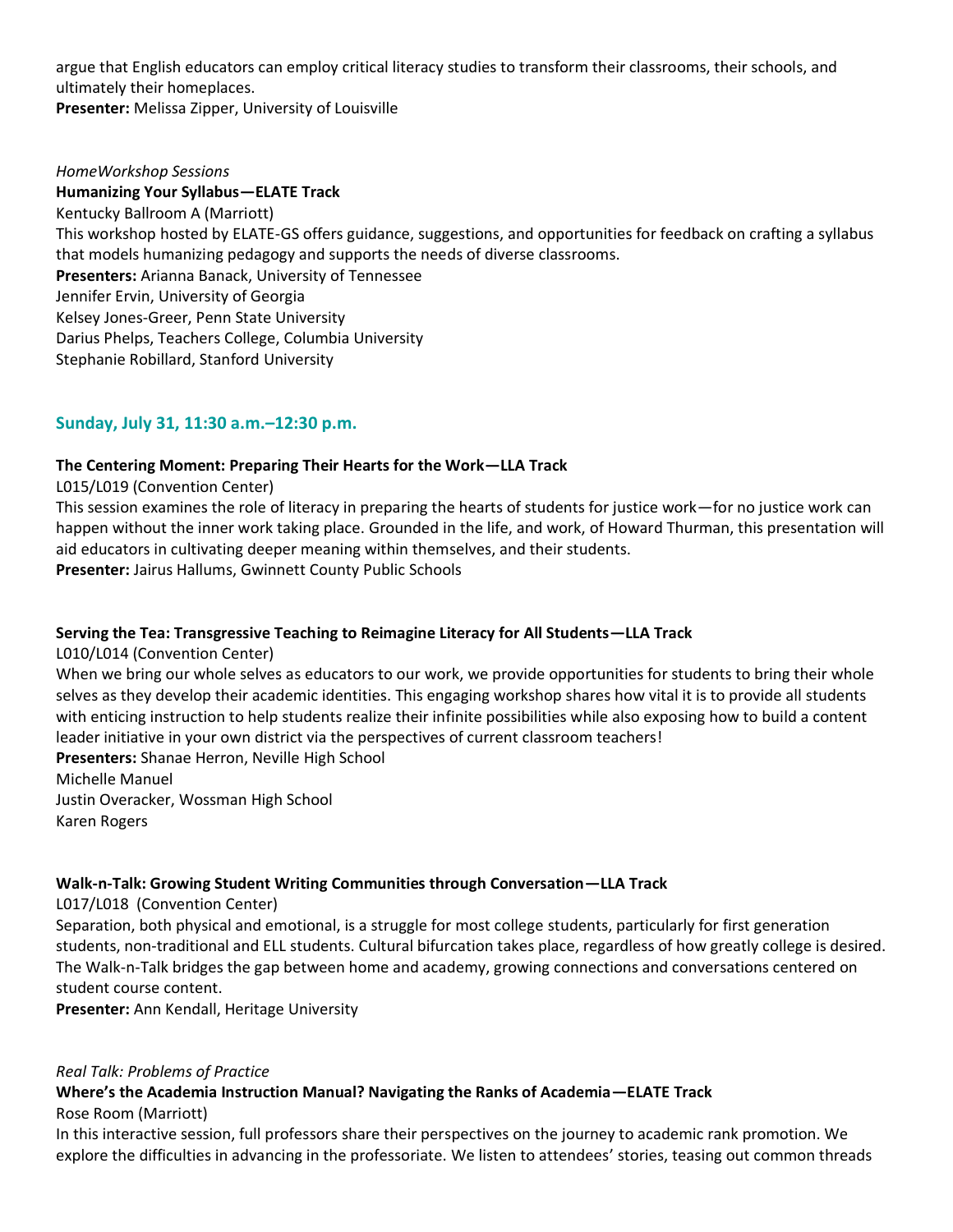and problems. We also share advice and develop an ongoing community aimed at assisting assistant and associate professors who seek to move to full professor.

**Presenters:** Tonya Perry, University of Alabama at Birmingham Shelbie Witte, Oklahoma State University

### *Real Talk: Problems of Practice*

### **Cycle of Writing Quality in Education; Where Can the Greatest Impact Be Inserted?—ELATE Track**

Kentucky Ballroom B (Marriott)

The extent to which writing quality migrates through the educational system is vital. Teacher educators help improve preserve teachers' abilities to teach quality writing. This is important because inadequate writing instruction can impair K–12 students' writing quality, producing less than adequate adult writers. Where can we insert writing intervention to produce the most impactful improvement?

**Presenter:** Marci Clark, University of Arizona Global Campus

### *HomeWorkshop Sessions*

## **Weeding Out Suspect Bias Using the Greek Rhetorical Styles of KLEMP in Social Media and News Stories—ELATE Track** Kentucky Ballroom A (Marriott)

Teens discover who they are in many different ways. One of the ways they form their identity is via the media. What they ingest in the media influences who they are, who they want to be, and who they believe in. Let's give them a tool so they can't easily be influenced. In this 60-minute workshop, a technique using the Greek Rhetorical Styles the presenter calls KLEMP can allow teens to sort fact from fiction.

**Presenter:** Erik Bean, American Public University

### *Real Talk: Problems of Practice*

### **Problem of Practice: Course Sequencing—ELATE Track**

### Thoroughbred Room (Marriott)

This session will discuss how coursework sequence is often an obstacle to candidates having authentic and responsive opportunities to reflect and collaborate. Often, there is a disconnect in student learning due to course sequencing that happens sporadically or generally. Participants will be asked to share and discuss their program degree plans. **Presenter:** Lara Searcy, Northeastern State University

#### *Real Talk: Problems of Practice*

## **Teacher Recruitment, Renewal, and Restoration: A Rescue Mission to Save Our Home Place—ELATE Track** Filly Room (Marriott)

How can we recruit new teachers when we ourselves want out? How can we renew and restore ourselves and the freedom to teach authentically, critically, creatively, and truthfully? How can we inspire others to embrace the humanities that our world so desperately needs right now? Drawing on the principles of teacher formation and renewal, this session seeks to find meaningful ways to save our home.

**Presenter:** Amy Maupin, Transylvania University

#### *HomeWorkshop Sessions*

### **Finding Your Career Homeplace: Navigating the Job Market—ELATE Track**

Kentucky Ballroom E (Marriott)

This session hosted by ELATE-GS offers practical advice on navigating various aspects of the job market from graduate students and early-career scholars who have recently gone through the process. ELATE-GS aims to provide space to support graduate students through the differing and/or challenging stages of the PhD journey.

#### **Presenters:** Laura Jacobs, North Carolina State University

Trevor Joensen, University of South Florida